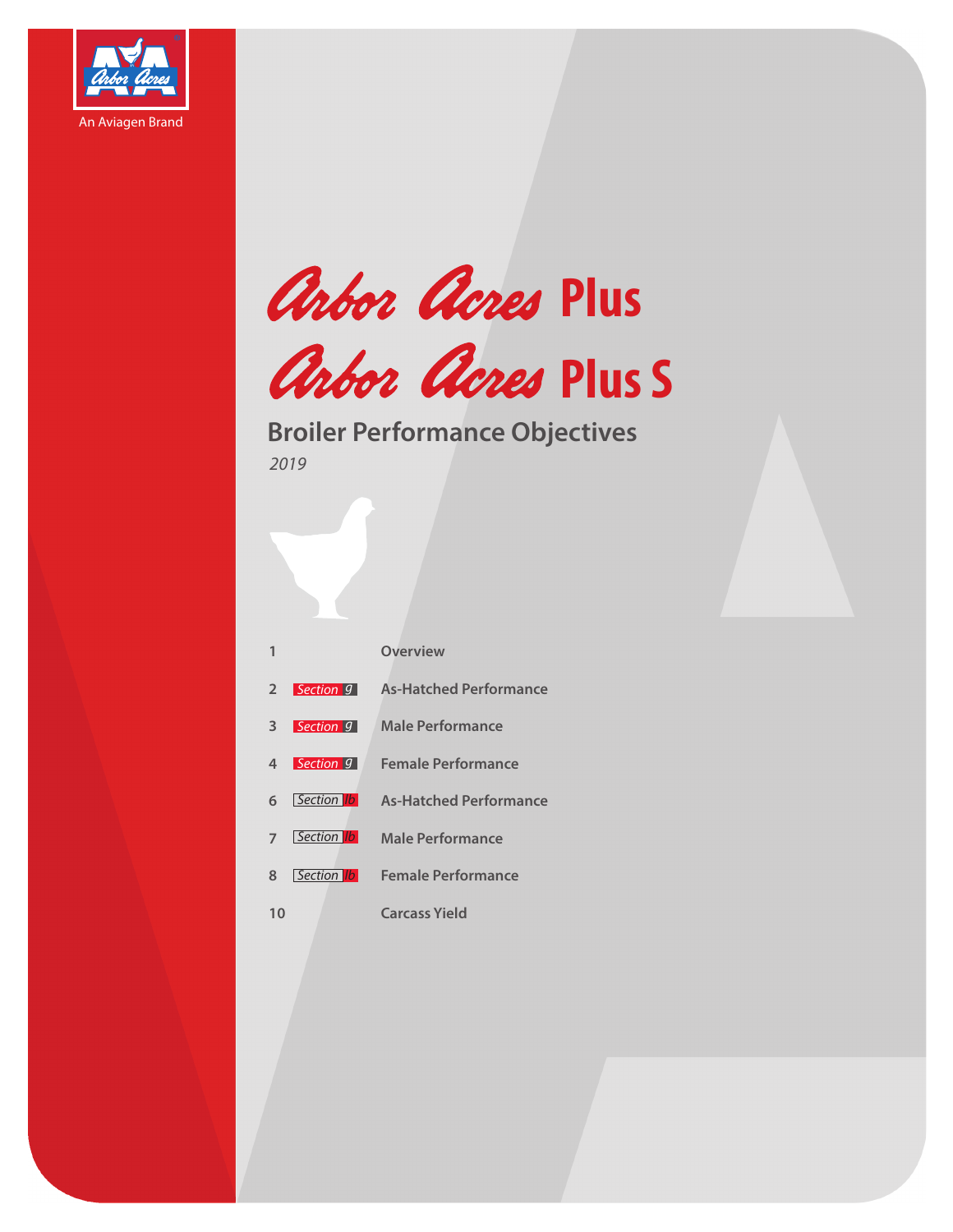## **The Arbor Acres Plus and Arbor Acres Plus S**

### **Overview**

Arbor Acres® is available in two types, one which produces sexable broilers (Plus S) and one which produces all fast-feathering broilers (Plus). The sexable-type produces fast-feathering female broilers and slow-feathering male broilers. This allows the broilers to be sexed in the hatchery by evaluating feather development differences.

Growing male and female broilers separately allows companies to capitalize on the natural growth and developmental differences between the sexes and tailor their nutritional programs. It also enables different requirements for broilers within the same market to be met more efficiently [e.g., fast-feathering females can be grown to supply small birds (rotisserie) and males for larger birds (deboning)]. Sex-separate rearing also improves body-weight uniformity of flocks for the processing plant.

The non-sexable type produces all fast-feathering broilers. They cannot be sexed in the hatchery by evaluating the feathers because males and females grow their feathers at the same rate. This early feather coverage helps protect skin from damage - leading to improved carcass quality and grade in the processing plant.

Both types will have similar growth, feed conversion, and meat yield characteristics. The nutritional requirements for the broilers will also be the same.

The objectives are presented in two sections to reflect the global nature of the publication. *Section g* contains the performance data in metric measurements and *Section lb* contains imperial measurements.

This supplement should be used with the **Arbor Acres Broiler Management Handbook**.

Every attempt has been made to ensure the accuracy and relevance of the information presented, however, Aviagen® accepts no liability for the consequences of using this information for the management of chickens.

#### **These objectives indicate the performance achievable under good management and environmental conditions and when feeding recommended nutrient levels.**

For further information on managing Arbor Acres broilers, please consult your local Arbor Acres representative.

### **Key Management Points**

Achieving the genetic potential and optimal performance of the birds depends on detailed management and the following points are important for cost effective production of the Arbor Acres Plus and Arbor Acres Plus S broiler:

- Ensure good chick quality by correctly managing conditions at the hatchery, during transport and at farm delivery.
- Develop appetite from good brooding practice and feed a nutritionally balanced Starter diet. Carefully manage the transition from supplementary to automated feeders and drinkers.
- Monitor and adjust environmental conditions (temperature, RH and ventilation) in line with bird behavior and age, but beware of relative humidities less than 50%.
- Check crop fill, vent temperature, feeding and drinking behavior and 7-day body weight to ensure brooding conditions are correct.
- Monitor individual body weight weekly from 21 days onward, and pay close attention to environmental conditions throughout the growing period. Fast growing broilers produce large amounts of heat, particularly in the second half of the grow-out period. Keeping ambient temperatures less than 21˚C (69.8˚F) from 21 days onwards may improve growth rates.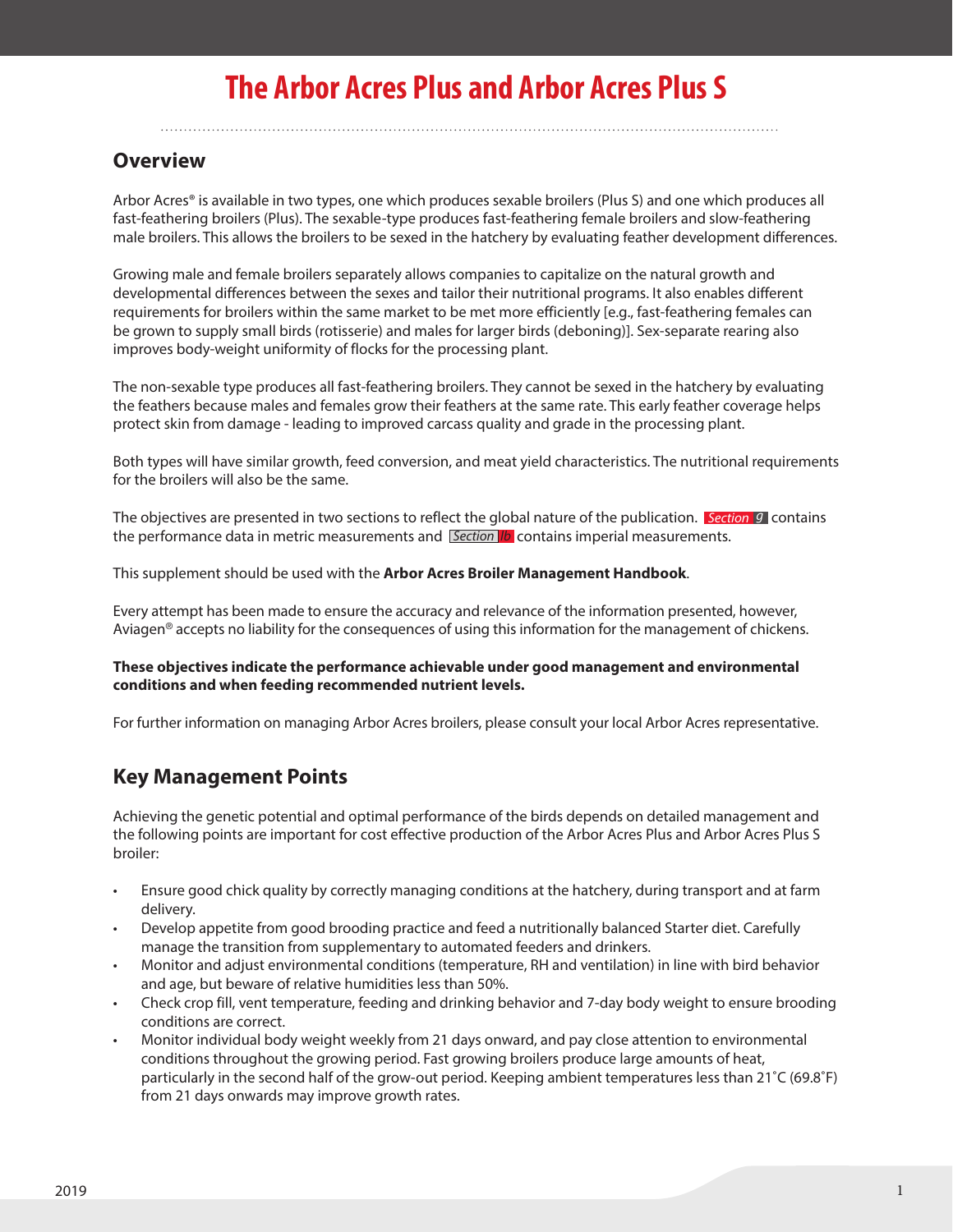# **Arbor Acres Plus Broiler** *As-Hatched Performance*

| Day              | Body<br>Weight<br>$(g)^1$ | <b>Daily</b><br>Gain<br>(g) | Av. Daily<br>Gain/Week<br>(g) | <b>Daily</b><br>Intake<br>(g) | Cum.<br>Intake<br>$(g)^2$ | FCR <sup>3</sup> | Day | Body<br>Weight<br>$(g)^{1}$ | <b>Daily</b><br>Gain<br>(g) | Av. Daily<br>Gain/Week<br>(g)                                             | <b>Daily</b><br>Intake<br>(g) | Cum.<br>Intake<br>$(g)^2$ | FCR <sup>3</sup> |
|------------------|---------------------------|-----------------------------|-------------------------------|-------------------------------|---------------------------|------------------|-----|-----------------------------|-----------------------------|---------------------------------------------------------------------------|-------------------------------|---------------------------|------------------|
| $\boldsymbol{0}$ | 43                        |                             |                               |                               |                           |                  | 36  | 2322                        | 97                          |                                                                           | 190                           | 3504                      | 1.509            |
| 1                | 60                        | 17                          |                               |                               | 13                        | 0.218            | 37  | 2419                        | 97                          |                                                                           | 194                           | 3698                      | 1.529            |
| $\overline{2}$   | 77                        | 18                          |                               | 17                            | 30                        | 0.390            | 38  | 2516                        | 97                          |                                                                           | 198                           | 3896                      | 1.549            |
| 3                | 97                        | 20                          |                               | 21                            | 51                        | 0.525            | 39  | 2612                        | 97                          |                                                                           | 202                           | 4098                      | 1.569            |
| $\overline{a}$   | 119                       | 22                          |                               | 25                            | 76                        | 0.632            | 40  | 2709                        | 97                          |                                                                           | 205                           | 4303                      | 1.589            |
| 5                | 145                       | 25                          |                               | 28                            | 104                       | 0.718            | 41  | 2805                        | 96                          |                                                                           | 209                           | 4512                      | 1.608            |
| 6                | 173                       | 28                          |                               | 32                            | 136                       | 0.788            | 42  | 2901                        | 96                          | 96.50                                                                     | 212                           | 4724                      | 1.628            |
| 7                | 204                       | 31                          | 22.94                         | 36                            | 172                       | 0.845            | 43  | 2996                        | 95                          |                                                                           | 215                           | 4939                      | 1.648            |
| $\,8\,$          | 238                       | 34                          |                               | 40                            | 212                       | 0.892            | 44  | 3091                        | 95                          |                                                                           | 217                           | 5156                      | 1.668            |
| 9                | 275                       | 37                          |                               | 45                            | 257                       | 0.932            | 45  | 3185                        | 94                          |                                                                           | 220                           | 5376                      | 1.688            |
| 10               | 316                       | 41                          |                               | 49                            | 306                       | 0.967            | 46  | 3278                        | 93                          |                                                                           | 222                           | 5598                      | 1.708            |
| 11               | 360                       | 44                          |                               | 54                            | 359                       | 0.998            | 47  | 3370                        | 92                          |                                                                           | 224                           | 5822                      | 1.728            |
| 12               | 408                       | 47                          |                               | 59                            | 418                       | 1.025            | 48  | 3461                        | 91                          |                                                                           | 226                           | 6048                      | 1.747            |
| 13               | 458                       | 51                          |                               | 64                            | 482                       | 1.051            | 49  | 3552                        | 90                          | 92.93                                                                     | 228                           | 6276                      | 1.767            |
| 14               | 512                       | 54                          | 44.12                         | 69                            | 550                       | 1.074            | 50  | 3641                        | 89                          |                                                                           | 229                           | 6505                      | 1.787            |
| 15               | 570                       | 57                          |                               | 74                            | 625                       | 1.096            | 51  | 3729                        | 88                          |                                                                           | 230                           | 6736                      | 1.806            |
| 16               | 630                       | 61                          |                               | 80                            | 704                       | 1.117            | 52  | 3815                        | 87                          |                                                                           | 232                           | 6967                      | 1.826            |
| 17               | 694                       | 64                          |                               | 85                            | 790                       | 1.138            | 53  | 3901                        | 85                          |                                                                           | 232                           | 7200                      | 1.846            |
| 18               | 761                       | 67                          |                               | 91                            | 881                       | 1.158            | 54  | 3985                        | 84                          |                                                                           | 233                           | 7433                      | 1.865            |
| 19               | 831                       | 70                          |                               | 97                            | 978                       | 1.178            | 55  | 4068                        | 83                          |                                                                           | 234                           | 7666                      | 1.885            |
| 20               | 903                       | 72                          |                               | 103                           | 1081                      | 1.197            | 56  | 4150                        | 82                          | 85.42                                                                     | 234                           | 7901                      | 1.904            |
| 21               | 978                       | 75                          | 66.53                         | 109                           | 1190                      | 1.216            | 57  | 4230                        | 80                          |                                                                           | 234                           | 8135                      | 1.923            |
| 22               | 1056                      | 78                          |                               | 115                           | 1305                      | 1.236            | 58  | 4308                        | 79                          |                                                                           | 234                           | 8369                      | 1.943            |
| 23               | 1136                      | 80                          |                               | 121                           | 1426                      | 1.255            | 59  | 4386                        | 77                          |                                                                           | 234                           | 8604                      | 1.962            |
| 24               | 1218                      | 82                          |                               | 127                           | 1552                      | 1.274            | 60  | 4461                        | 76                          |                                                                           | 234                           | 8838                      | 1.981            |
| 25               | 1303                      | 84                          |                               | 133                           | 1685                      | 1.293            | 61  | 4536                        | 74                          |                                                                           | 234                           | 9072                      | 2.000            |
| 26               | 1389                      | 86                          |                               | 139                           |                           | 1824   1.313     | 62  | 4609                        | 73                          |                                                                           | 233                           | 9306                      | 2.019            |
| 27               | 1477                      | 88                          |                               | 144                           | 1968                      | 1.332            | 63  | 4680                        | 71                          | 75.81                                                                     | 233                           | 9539                      | 2.038            |
| 28               | 1567                      | 90                          | 84.10                         | 150                           | 2118                      | 1.352            | 64  | 4750                        | 70                          |                                                                           | 232                           | 9771                      | 2.057            |
| 29               | 1658                      | 91                          |                               | 155                           | 2273                      | 1.371            | 65  | 4819                        | 68                          |                                                                           | 231                           | 10002                     | 2.076<br>÷       |
| 30               | 1750                      | 92                          |                               | 161                           | 2434                      | 1.391            | 66  | 4886                        | 67                          |                                                                           | 231                           | 10233 2.094               |                  |
| 31               | 1844                      | 93                          |                               | 166                           | 2600                      | 1.410            | 67  | 4951                        | 66                          |                                                                           | 230                           | 10462   2.113             |                  |
| 32               | 1938                      | 94                          |                               | 171                           | 2772                      | 1.430<br>÷       | 68  | 5015                        | 64                          |                                                                           | 229                           | 10691   2.132             |                  |
| 33               | 2033                      | 95                          |                               | 176                           | 2948                      | 1.450            | 69  | 5078                        | 63                          |                                                                           | 227                           | $10918 \div 2.150$        |                  |
| 34               | 2129                      | 96                          |                               | 181                           | 3129                      | 1.469            | 70  | 5139                        | 61                          | 65.55                                                                     | 226                           | 11145   2.169             |                  |
| 35               | 2226                      | 96                          | 94.09                         | 186                           |                           | 3314 : 1.489     |     |                             |                             | <sup>1</sup> On-farm body weight (i.e. feed present in intestinal tract). |                               |                           |                  |

**Feed consumption per living bird.**

 **FCR includes initial body weight at placement and does not account for mortality.**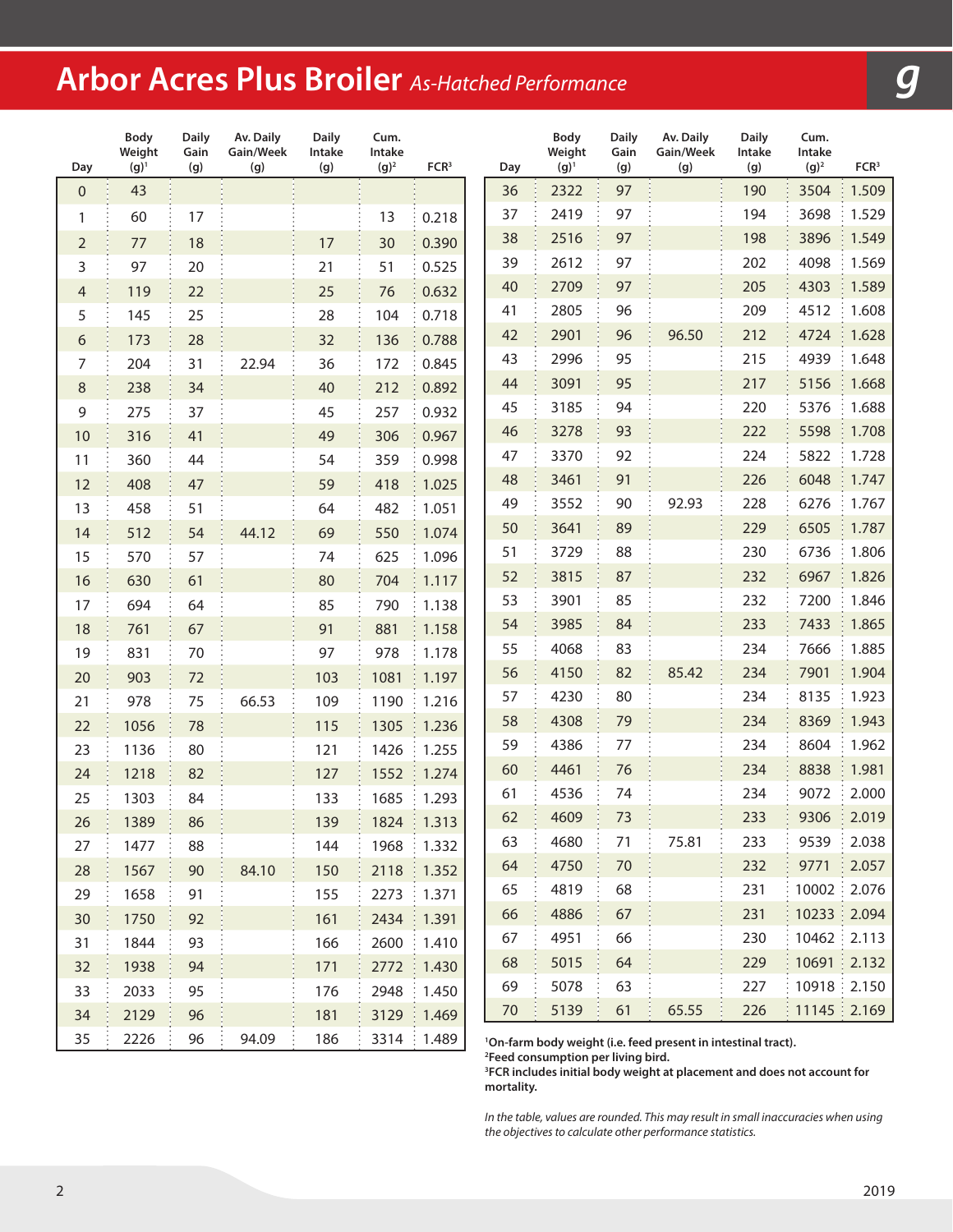# **Arbor Acres Plus Broiler** *Male Performance*

| Day            | Body<br>Weight<br>$(g)^1$ | <b>Daily</b><br>Gain<br>(g) | Av. Daily<br>Gain/Week<br>(g) | <b>Daily</b><br>Intake<br>(g) | Cum.<br>Intake<br>$(g)^2$ | FCR <sup>3</sup>    | Day | Body<br>Weight<br>$(g)^1$ | <b>Daily</b><br>Gain<br>(g) | Av. Daily<br>Gain/Week<br>(g)                                             | <b>Daily</b><br>Intake<br>(g) | Cum.<br>Intake<br>$(g)^2$ | FCR <sup>3</sup> |
|----------------|---------------------------|-----------------------------|-------------------------------|-------------------------------|---------------------------|---------------------|-----|---------------------------|-----------------------------|---------------------------------------------------------------------------|-------------------------------|---------------------------|------------------|
| $\mathbf 0$    | 43                        |                             |                               |                               |                           |                     | 36  | 2474                      | 107                         |                                                                           | 205                           | 3708                      | 1.499            |
| 1              | 60                        | 16                          |                               |                               | 12                        | 0.202               | 37  | 2581                      | 107                         |                                                                           | 210                           | 3918                      | 1.518            |
| $\overline{2}$ | 77                        | 17                          |                               | 16                            | 28                        | 0.364               | 38  | 2689                      | 107                         |                                                                           | 215                           | 4133                      | 1.537            |
| 3              | 96                        | 20                          |                               | 20                            | 48                        | 0.496               | 39  | 2796                      | 108                         |                                                                           | 219                           | 4352                      | 1.556            |
| $\overline{4}$ | 118                       | 22                          |                               | 24                            | 71                        | 0.602               | 40  | 2904                      | 108                         |                                                                           | 223                           | 4575                      | 1.576            |
| 5              | 144                       | 25                          |                               | 28                            | 99                        | 0.689               | 41  | 3011                      | 107                         |                                                                           | 227                           | 4801                      | 1.595            |
| $\sqrt{6}$     | 172                       | 28                          |                               | 32                            | 131                       | 0.761               | 42  | 3118                      | 107                         | 107.25                                                                    | 230                           | 5032                      | 1.614            |
| $\overline{7}$ | 203                       | 31                          | 22.83                         | 36                            | 167                       | 0.821               | 43  | 3225                      | 107                         |                                                                           | 234                           | 5265                      | 1.633            |
| $\,8\,$        | 238                       | 35                          |                               | 40                            | 207                       | 0.872               | 44  | 3331                      | 106                         |                                                                           | 237                           | 5502                      | 1.652            |
| $\mathsf 9$    | 276                       | 38                          |                               | 45                            | 252                       | 0.915               | 45  | 3436                      | 105                         |                                                                           | 240                           | 5742                      | 1.671            |
| 10             | 317                       | 42                          |                               | 50                            | 302                       | 0.952               | 46  | 3541                      | 105                         |                                                                           | 242                           | 5984                      | 1.690            |
| 11             | 363                       | 45                          |                               | 55                            | 357                       | 0.985               | 47  | 3645                      | 104                         |                                                                           | 245                           | 6229                      | 1.709            |
| 12             | 412                       | 49                          |                               | 60                            | 418                       | 1.015               | 48  | 3748                      | 103                         |                                                                           | 247                           | 6476                      | 1.728            |
| 13             | 464                       | 53                          |                               | 66                            | 484                       | 1.042               | 49  | 3850                      | 102                         | 104.53                                                                    | 249                           | 6724                      | 1.747            |
| 14             | 520                       | 56                          | 45.34                         | 72                            | 555                       | 1.067               | 50  | 3951                      | 101                         |                                                                           | 251                           | 6975                      | 1.766            |
| 15             | 580                       | 60                          |                               | 77                            | 632                       | 1.090               | 51  | 4050                      | 100                         |                                                                           | 252                           | 7227                      | 1.784            |
| 16             | 644                       | 63                          |                               | 83                            | 716                       | 1.112               | 52  | 4149                      | 98                          |                                                                           | 254                           | 7481                      | 1.803            |
| 17             | 710                       | 67                          |                               | 90                            | 805                       | 1.134               | 53  | 4246                      | 97                          |                                                                           | 255                           | 7735                      | 1.822            |
| 18             | 781                       | 70                          |                               | 96                            | 901                       | 1.154               | 54  | 4342                      | 96                          |                                                                           | 256                           | 7991                      | 1.840            |
| 19             | 854                       | 74                          |                               | 102                           | 1003                      | 1.174               | 55  | 4436                      | 94                          |                                                                           | 256                           | 8247                      | 1.859            |
| 20             | 931                       | $77$                        |                               | 109                           | 1112                      | 1.194               | 56  | 4529                      | 93                          | 97.09                                                                     | 257                           | 8504                      | 1.878            |
| 21             | 1011                      | 80                          | 70.16                         | 115                           | 1227                      | 1.213               | 57  | 4621                      | 92                          |                                                                           | 257                           | 8761                      | 1.896            |
| 22             | 1094                      | 83                          |                               | 122                           | 1349                      | 1.232               | 58  | 4711                      | 90                          |                                                                           | 257                           | 9019                      | 1.914            |
| 23             | 1180                      | 86                          |                               | 128                           | 1477                      | 1.252               | 59  | 4800                      | 89                          |                                                                           | 257                           | 9276                      | 1.933            |
| 24             | 1269                      | 88                          |                               | 135                           | 1612                      | 1.271               | 60  | 4887                      | 87                          |                                                                           | 257                           | 9533                      | 1.951            |
| 25             | 1360                      | 91                          |                               | 141                           | 1753                      | 1.290               | 61  | 4972                      | 85                          |                                                                           | 257                           | 9790                      | 1.969            |
| 26             | 1453                      | 93                          |                               | 148                           | 1901                      | 1.309               | 62  | 5056                      | 84                          |                                                                           | 257                           | 10047   1.987             |                  |
| 27             | 1548                      | 95                          |                               | 154                           | 2055                      | $\frac{1}{2}$ 1.327 | 63  | 5138                      | 82                          | 86.97                                                                     | 256                           | 10303   2.005             |                  |
| 28             | 1646                      | 97                          | 90.59                         | 160                           | 2216                      | 1.346               | 64  | 5219                      | 81                          |                                                                           | 255                           | 10558 2.023               |                  |
| 29             | 1745                      | 99                          |                               | 167                           | 2382                      | 1.365               | 65  | 5298                      | 79                          |                                                                           | 254                           | 10813 2.041               |                  |
| 30             | 1845                      | 101                         |                               | 173                           | 2555                      | 1.384               | 66  | 5375                      | 77                          |                                                                           | 254                           | 11066 2.059               |                  |
| 31             | 1948                      | 102                         |                               | 179                           | 2733                      | 1.403               | 67  | 5451                      | 76                          |                                                                           | 252                           | 11319 : 2.077             |                  |
| 32             | 2051                      | 103                         |                               | 184                           | 2918                      | 1.423               | 68  | 5525                      | 74                          |                                                                           | 251                           | 11570 2.094               |                  |
| 33             | 2156                      | 105                         |                               | 190                           | 3108                      | 1.442               | 69  | 5597                      | 72                          |                                                                           | 250                           | 11820   2.112             |                  |
| 34             | 2261                      | 105                         |                               | 195                           | 3303                      | 1.461               | 70  | 5668                      | 71                          | 75.71                                                                     | 249                           | 12069   2.129             |                  |
| 35             | 2367                      | 106                         | 103.10                        | 200                           | 3503                      | 1.480               |     |                           |                             | <sup>1</sup> On-farm body weight (i.e. feed present in intestinal tract). |                               |                           |                  |

**Feed consumption per living bird.**

 **FCR includes initial body weight at placement and does not account for mortality.**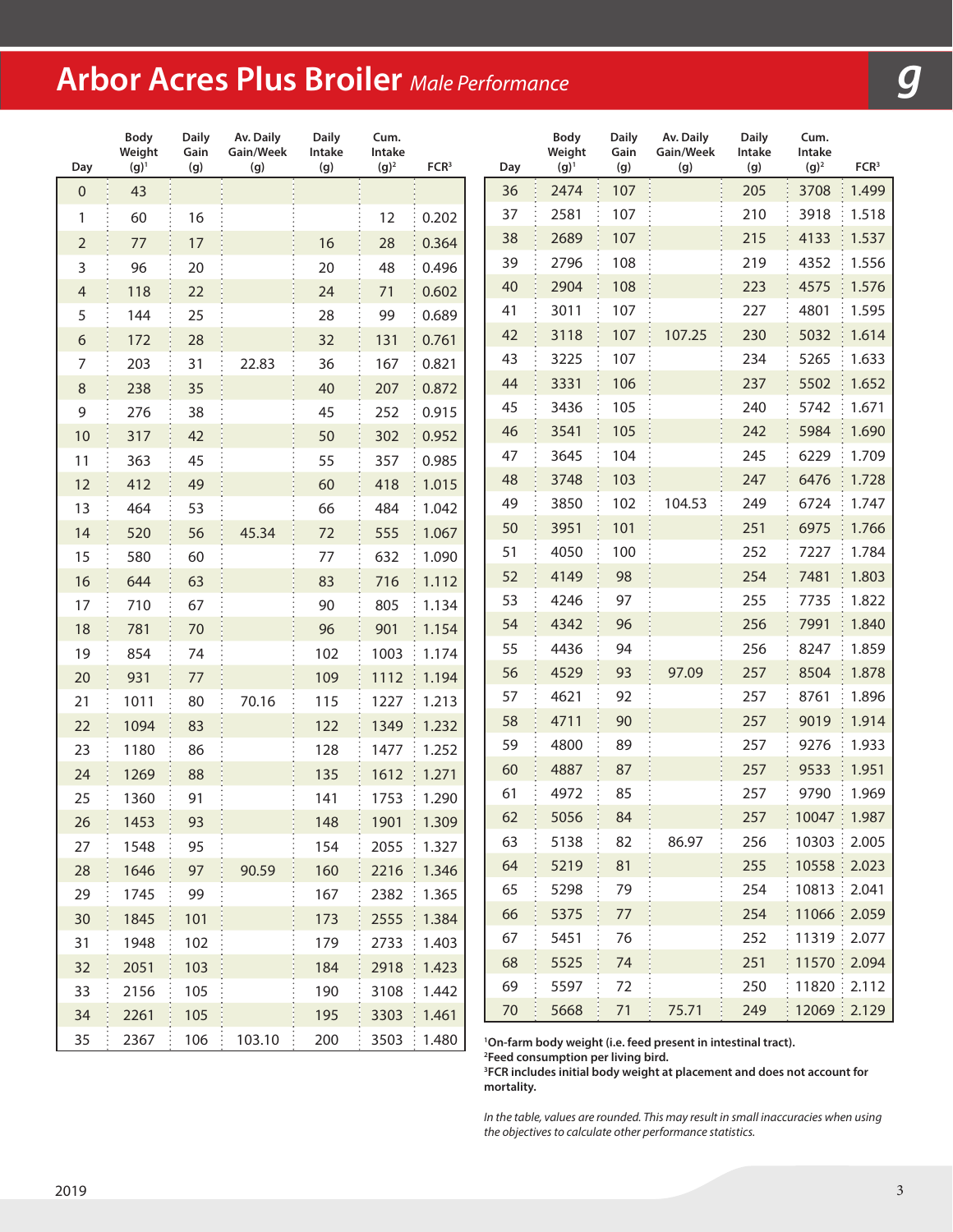# **Arbor Acres Plus Broiler** *Female Performance*

| Day                 | <b>Body</b><br>Weight<br>$(g)^1$ | <b>Daily</b><br>Gain<br>(g) | Av. Daily<br>Gain/Week<br>(g) | <b>Daily</b><br>Intake<br>(g) | Cum.<br>Intake<br>$(g)^2$ | FCR <sup>3</sup>    | Day | <b>Body</b><br>Weight<br>$(g)^1$ | <b>Daily</b><br>Gain<br>(g) | Av. Daily<br>Gain/Week<br>(g)                                             | <b>Daily</b><br>Intake<br>(g) | Cum.<br>Intake<br>$(g)^2$ | FCR <sup>3</sup>    |
|---------------------|----------------------------------|-----------------------------|-------------------------------|-------------------------------|---------------------------|---------------------|-----|----------------------------------|-----------------------------|---------------------------------------------------------------------------|-------------------------------|---------------------------|---------------------|
| $\mathsf{O}\xspace$ | 43                               |                             |                               |                               |                           |                     | 36  | 2170                             | 86                          |                                                                           | 174                           | 3297                      | 1.519               |
| 1                   | 60                               | 17                          |                               |                               | 14                        | 0.235               | 37  | 2257                             | 86                          |                                                                           | 178                           | 3475                      | 1.540               |
| $\overline{2}$      | 78                               | 18                          |                               | 18                            | 32                        | 0.416               | 38  | 2343                             | 86                          |                                                                           | 181                           | 3656                      | 1.560               |
| 3                   | 98                               | 20                          |                               | 22                            | 54                        | 0.555               | 39  | 2429                             | 86                          |                                                                           | 184                           | 3840                      | 1.581               |
| 4                   | 121                              | 22                          |                               | 25                            | 80                        | 0.662               | 40  | 2514                             | 86                          |                                                                           | 187                           | 4027                      | 1.602               |
| 5                   | 146                              | 25                          |                               | 29                            | 109                       | 0.747               | 41  | 2600                             | 85                          |                                                                           | 190                           | 4217                      | 1.622               |
| 6                   | 173                              | 28                          |                               | 32                            | 141                       | 0.814               | 42  | 2684                             | 85                          | 85.76                                                                     | 193                           | 4410                      | 1.643               |
| 7                   | 204                              | 31                          | 23.04                         | 36                            | 177                       | 0.868               | 43  | 2768                             | 84                          |                                                                           | 195                           | 4605                      | 1.664               |
| $\,8\,$             | 238                              | 34                          |                               | 40                            | 217                       | 0.913               | 44  | 2851                             | 83                          |                                                                           | 197                           | 4802                      | 1.684               |
| 9                   | 275                              | 37                          |                               | 44                            | 261                       | 0.950               | 45  | 2934                             | 82                          |                                                                           | 199                           | 5001                      | 1.705               |
| 10                  | 315                              | 40                          |                               | 48                            | 309                       | 0.982               | 46  | 3015                             | 81                          |                                                                           | 201                           | 5203                      | 1.726               |
| 11                  | 358                              | 43                          |                               | 52                            | 361                       | 1.010               | 47  | 3096                             | 81                          |                                                                           | 203                           | 5405                      | 1.746               |
| 12                  | 404                              | 46                          |                               | 57                            | 418                       | 1.036               | 48  | 3175                             | 80                          |                                                                           | 204                           | 5610                      | 1.767               |
| 13                  | 453                              | 49                          |                               | 61                            | 479                       | 1.059               | 49  | 3254                             | 78                          | 81.34                                                                     | 206                           | 5815                      | 1.787               |
| 14                  | 505                              | 52                          | 42.91                         | 66                            | 546                       | 1.081               | 50  | 3331                             | $77$                        |                                                                           | 207                           | 6022                      | 1.808               |
| 15                  | 560                              | 55                          |                               | 71                            | 617                       | 1.102               | 51  | 3407                             | 76                          |                                                                           | 208                           | 6230                      | 1.828               |
| 16                  | 617                              | 58                          |                               | 76                            | 693                       | 1.122               | 52  | 3482                             | 75                          |                                                                           | 208                           | 6438                      | 1.849               |
| 17                  | 678                              | 61                          |                               | 81                            | 774                       | 1.142               | 53  | 3556                             | 74                          |                                                                           | 209                           | 6647                      | 1.869               |
| 18                  | 741                              | 63                          |                               | 87                            | 861                       | 1.162               | 54  | 3628                             | 73                          |                                                                           | 210                           | 6857                      | 1.890               |
| 19                  | 807                              | 66                          |                               | 92                            | 953                       | 1.181               | 55  | 3700                             | 71                          |                                                                           | 210                           | 7067                      | 1.910               |
| 20                  | 875                              | 68                          |                               | 97                            | 1050                      | 1.200               | 56  | 3770                             | 70                          | 73.74                                                                     | 210                           | 7277                      | 1.930               |
| 21                  | 945                              | 70                          | 62.91                         | 103                           | 1153                      | 1.220               | 57  | 3838                             | 69                          |                                                                           | 210                           | 7487                      | 1.951               |
| 22                  | 1017                             | 72                          |                               | 108                           | 1261                      | 1.239               | 58  | 3906                             | 67                          |                                                                           | 210                           | 7698                      | 1.971               |
| 23                  | 1092                             | 74                          |                               | 113                           | 1374                      | 1.258               | 59  | 3972                             | 66                          |                                                                           | 210                           | 7908                      | 1.991               |
| 24                  | 1168                             | 76                          |                               | 119                           | 1493                      | 1.278               | 60  | 4036                             | 65                          |                                                                           | 210                           | 8117                      | 2.011               |
| 25                  | 1246                             | 78                          |                               | 124                           | 1617                      | 1.297               | 61  | 4100                             | 63                          |                                                                           | 209                           | 8327                      | 2.031               |
| 26                  | 1326                             | 79                          |                               | 129                           | 1746                      | 1.317               | 62  | 4162                             | 62                          |                                                                           | 209                           | 8536                      | 2.051               |
| 27                  | 1406                             | 81                          |                               | 134                           | 1880                      | $\frac{1}{2}$ 1.337 | 63  | 4222                             | 61                          | 64.65                                                                     | 208                           | 8744                      | 2.071               |
| 28                  | 1488                             | 82                          | 77.62                         | 139                           | 2019                      | 1.357               | 64  | 4282                             | 59                          |                                                                           | 208                           | 8951                      | : 2.091             |
| 29                  | 1571                             | 83                          |                               | 144                           | 2164                      | 1.377<br>÷          | 65  | 4340                             | 58                          |                                                                           | 207                           | 9158                      | 2.110               |
| 30                  | 1655                             | 84                          |                               | 149                           | 2313                      | 1.397               | 66  | 4396                             | 57                          |                                                                           | 206                           | 9364                      | $\frac{1}{2}$ 2.130 |
| 31                  | 1740                             | 85                          |                               | 154                           | 2466                      | 1.417               | 67  | 4452                             | 55                          |                                                                           | 205                           | 9569                      | 2.150               |
| 32                  | 1826                             | 85                          |                               | 158                           | 2624                      | 1.437<br>Ŧ          | 68  | 4506                             | 54                          |                                                                           | 204                           | 9774                      | 2.169               |
| 33                  | 1911                             | 86                          |                               | 162                           | 2786                      | 1.458               | 69  | 4558                             | 53                          |                                                                           | 203                           | 9977                      | 2.189               |
| 34                  | 1997                             | 86                          |                               | 166                           | 2953                      | 1.478<br>÷          | 70  | 4610                             | 52                          | 55.38                                                                     | 202                           | 10179 2.208               |                     |
| 35                  | 2084                             | 86                          | 85.07                         | 170                           | 3123 :                    | 1.499               |     |                                  |                             | <sup>1</sup> On-farm body weight (i.e. feed present in intestinal tract). |                               |                           |                     |

 **On-farm body weight (i.e. feed present in intestinal tract). Feed consumption per living bird.**

 **FCR includes initial body weight at placement and does not account for mortality.**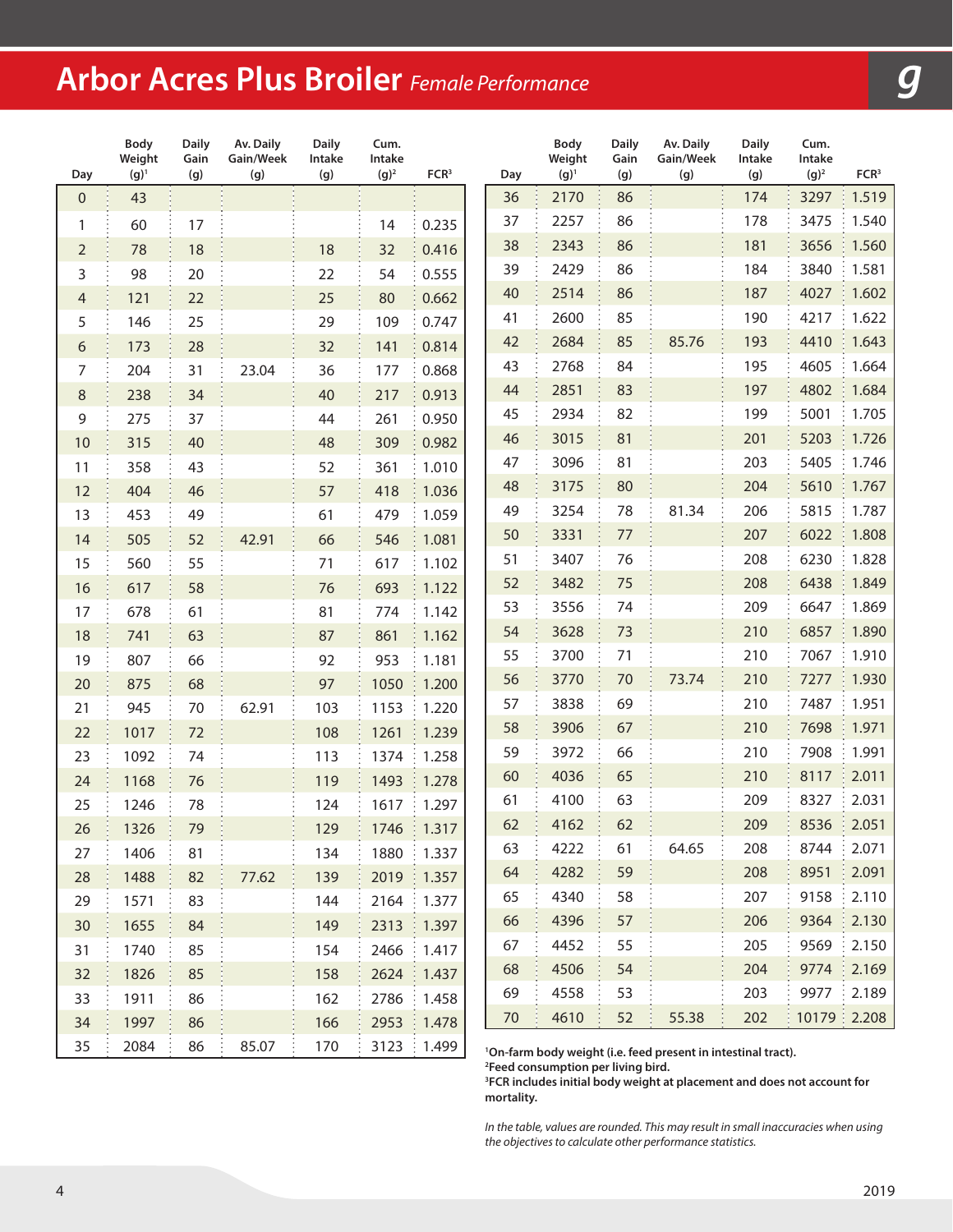| <b>NOTES</b> |  |
|--------------|--|
|              |  |
|              |  |
|              |  |
|              |  |
|              |  |
|              |  |
|              |  |
|              |  |
|              |  |
|              |  |
|              |  |
|              |  |
|              |  |
|              |  |
|              |  |
|              |  |
|              |  |
|              |  |
|              |  |
|              |  |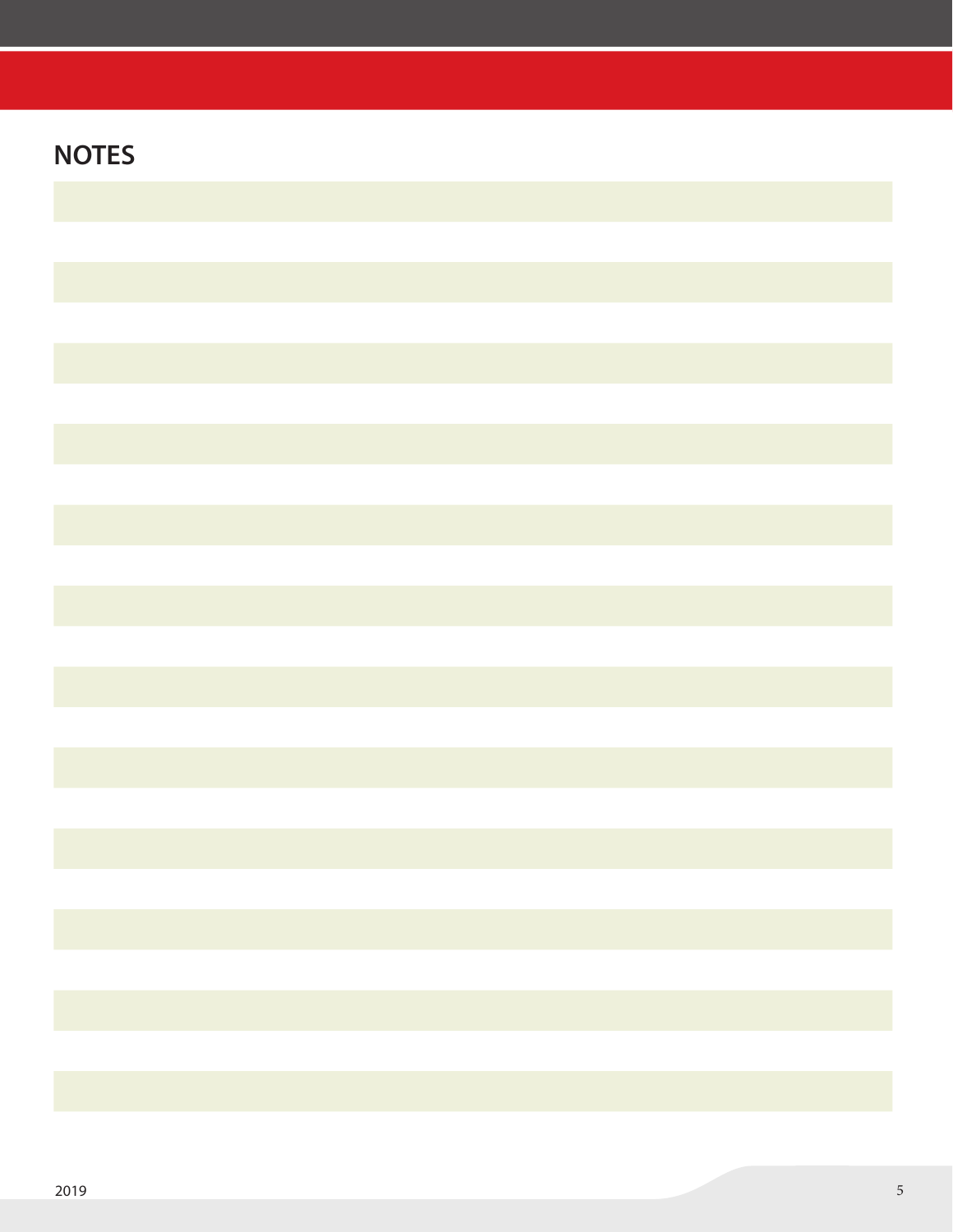# **Arbor Acres Plus Broiler** *As-Hatched Performance*

| Day            | Body<br>Weight<br>$(Ib)^1$ | <b>Daily</b><br>Gain<br>(Ib) | Av. Daily<br>Gain/Week<br>(Ib) | <b>Daily</b><br>Intake<br>(Ib) | Cum.<br>Intake<br>$(Ib)^2$ | FCR <sup>3</sup>    | Day |    | Body<br>Weight<br>$(Ib)^1$ | <b>Daily</b><br>Gain<br>(Ib) | Av. Daily<br>Gain/Week<br>(Ib)                                            | <b>Daily</b><br>Intake<br>(Ib) | Cum.<br>Intake<br>$(Ib)^2$               | FCR <sup>3</sup>    |
|----------------|----------------------------|------------------------------|--------------------------------|--------------------------------|----------------------------|---------------------|-----|----|----------------------------|------------------------------|---------------------------------------------------------------------------|--------------------------------|------------------------------------------|---------------------|
| 0              | 0.095                      |                              |                                |                                |                            |                     |     | 36 | 5.119                      | 0.213                        |                                                                           | 0.419                          | 7.726                                    | 1.509               |
| 1              | 0.132                      | 0.037                        |                                |                                | 0.029                      | 0.218               |     | 37 | 5.333                      | 0.213                        |                                                                           | 0.428                          | 8.153                                    | 1.529               |
| $\overline{2}$ | 0.171                      | 0.039                        |                                | 0.038                          | 0.067                      | 0.390               |     | 38 | 5.546                      | 0.213                        |                                                                           | 0.437                          | 8.590                                    | 1.549               |
| 3              | 0.214                      | 0.044                        |                                | 0.046                          | 0.113                      | 0.525               |     | 39 | 5.759                      | 0.213                        |                                                                           | 0.445                          | 9.035                                    | 1.569               |
| $\overline{4}$ | 0.263                      | 0.049                        |                                | 0.054                          | 0.167                      | 0.632               |     | 40 | 5.972                      | 0.213                        |                                                                           | 0.453                          | 9.487                                    | 1.589               |
| 5              | 0.319                      | 0.055                        |                                | 0.062                          | 0.229                      | 0.718               |     | 41 | 6.184                      | 0.212                        |                                                                           | 0.460                          | 9.947                                    | 1.608               |
| 6              | 0.380                      | 0.062                        |                                | 0.071                          | 0.300                      | 0.788               |     | 42 | 6.396                      | 0.211                        | 0.213                                                                     | 0.467                          | 10.414                                   | 1.628               |
| 7              | 0.449                      | 0.068                        | 0.051                          | 0.080                          | 0.379                      | 0.845               |     | 43 | 6.606                      | 0.210                        |                                                                           | 0.473                          | 10.888                                   | $\frac{1}{2}$ 1.648 |
| $\, 8$         | 0.524                      | 0.075                        |                                | 0.089                          | 0.468                      | 0.892               |     | 44 | 6.814                      | 0.209                        |                                                                           | 0.479                          | $11.367 \div 1.668$                      |                     |
| 9              | 0.607                      | 0.083                        |                                | 0.098                          | 0.566                      | 0.932               |     | 45 | 7.021                      | 0.207                        |                                                                           | 0.485                          | 11.852   1.688                           |                     |
| 10             | 0.697                      | 0.090                        |                                | 0.108                          | 0.674                      | 0.967<br>÷          |     | 46 | 7.227                      | 0.205                        |                                                                           | 0.490                          | 12.341   1.708                           |                     |
| 11             | 0.794                      | 0.097                        |                                | 0.118                          | 0.792                      | 0.998               |     | 47 | 7.430                      | 0.203                        |                                                                           | 0.494                          | 12.835 : 1.728                           |                     |
| 12             | 0.899                      | 0.105                        |                                | 0.129                          | 0.921                      | 1.025               |     | 48 | 7.631                      | 0.201                        |                                                                           | 0.498                          | 13.334   1.747                           |                     |
| 13             | 1.011                      | 0.112                        |                                | 0.140                          | 1.062                      | 1.051               |     | 49 | 7.830                      | 0.199                        | 0.205                                                                     | 0.502                          | 13.836                                   | $\frac{1}{2}$ 1.767 |
| 14             | 1.130                      | 0.119                        | 0.097                          | 0.152                          | 1.213                      | 1.074               |     | 50 | 8.026                      | 0.196                        |                                                                           | 0.505                          | 14.341                                   | $\frac{1}{2}$ 1.787 |
| 15             | 1.256                      | 0.126                        |                                | 0.164                          | 1.377                      | 1.096               |     | 51 | 8.220                      | 0.194                        |                                                                           | 0.508                          | 14.849   1.806                           |                     |
| 16             | 1.390                      | 0.134                        |                                | 0.176                          | 1.553                      | 1.117               |     | 52 | 8.411                      | 0.191                        |                                                                           | 0.510                          | 15.360   1.826                           |                     |
| 17             | 1.530                      | 0.140                        |                                | 0.188                          | 1.741                      | 1.138               |     | 53 | 8.600                      | 0.188                        |                                                                           | 0.512                          | 15.872   1.846                           |                     |
| 18             | 1.677                      | 0.147                        |                                | 0.201                          | 1.942                      | 1.158               |     | 54 | 8.786                      | 0.186                        |                                                                           | 0.514                          | 16.386   1.865                           |                     |
| 19             | 1.831                      | 0.154                        |                                | 0.214                          | 2.156                      | 1.178               |     | 55 | 8.968                      | 0.183                        |                                                                           | 0.515                          | 16.901                                   | $\frac{1}{2}$ 1.885 |
| 20             | 1.991                      | 0.160                        |                                | 0.227                          | 2.383                      | 1.197               |     | 56 | 9.148                      | 0.180                        | 0.188                                                                     | 0.516                          | 17.418                                   | $\frac{1}{2}$ 1.904 |
| 21             | 2.157                      | 0.166                        | 0.147                          | 0.240                          | 2.623                      | 1.216               |     | 57 | 9.325                      | 0.177                        |                                                                           | 0.517                          | 17.934   1.923                           |                     |
| 22             | 2.328                      | 0.171                        |                                | 0.253                          | 2.877                      | 1.236<br>÷          |     | 58 | 9.498                      | 0.174                        |                                                                           | 0.517                          | 18.451   1.943                           |                     |
| 23             | 2.504                      | 0.177                        |                                | 0.266                          | 3.143                      | 1.255               |     | 59 | 9.669                      | 0.170                        |                                                                           | 0.517                          | 18.968   1.962                           |                     |
| 24             | 2.686                      | 0.182                        |                                | 0.280                          | 3.423                      | 1.274               |     | 60 | 9.836                      | 0.167                        |                                                                           | 0.516                          | 19.485                                   | $\frac{1}{2}$ 1.981 |
| 25             | 2.872                      | 0.186                        |                                | 0.293                          | 3.715                      | 1.293               |     | 61 | 10.000                     | 0.164                        |                                                                           | 0.516                          | 20.000   2.000                           |                     |
| 26             | 3.062                      | 0.190                        |                                | 0.305                          | 4.021                      | $\frac{1}{2}$ 1.313 |     | 62 | 10.160                     | : 0.161                      |                                                                           | 0.515                          | 20.515   2.019                           |                     |
| 27             | 3.257                      | 0.194                        |                                | 0.318                          | 4.339                      | 1.332<br>÷          |     | 63 | $10.318 \div 0.157$        |                              | 0.167                                                                     | 0.513                          | 21.029   2.038                           |                     |
| 28             | 3.454                      | 0.198                        | 0.185                          | 0.331                          | 4.669                      | 1.352               |     | 64 | $10.472 \div 0.154$        |                              |                                                                           | 0.512                          | : 21.541 : 2.057                         |                     |
| 29             | 3.655                      | 0.201                        |                                | 0.343                          | 5.012                      | $\frac{1}{2}$ 1.371 |     | 65 | 10.623                     | : 0.151                      |                                                                           | 0.510                          | 22.051 2.076                             |                     |
| 30             | 3.859                      | 0.204                        |                                | 0.355                          | 5.367                      | 1.391               |     | 66 | 10.771                     | 0.148                        |                                                                           | 0.508                          | 22.559 2.094                             |                     |
| 31             | 4.065                      | 0.206                        |                                | 0.366                          | 5.733                      | 1.410               |     | 67 | $10.915 \div 0.144$        |                              |                                                                           | 0.506                          | $23.065 \div 2.113$                      |                     |
| 32             | 4.273                      | 0.208                        |                                | 0.378                          | 6.111                      | $\frac{1}{2}$ 1.430 |     | 68 | 11.056                     | : 0.141                      |                                                                           | 0.504                          | 23.569   2.132                           |                     |
| 33             | 4.483                      | 0.210                        |                                | 0.388                          | 6.499                      | 1.450               |     | 69 | $11.195 \div 0.138$        |                              |                                                                           | 0.501                          | 24.071   2.150                           |                     |
| 34             | 4.694                      | 0.211                        |                                | 0.399                          | 6.898   1.469              |                     |     | 70 | 11.329 : 0.135 :           |                              | 0.145                                                                     | 0.499                          | $\frac{1}{2}$ 24.569 $\frac{1}{2}$ 2.169 |                     |
| 35             | 4.906                      | 0.212:                       | 0.207                          | 0.409                          | 7.307 : 1.489              |                     |     |    |                            |                              | <sup>1</sup> On-farm body weight (i.e. feed present in intestinal tract). |                                |                                          |                     |

**Feed consumption per living bird.**

 **FCR includes initial body weight at placement and does not account for mortality.**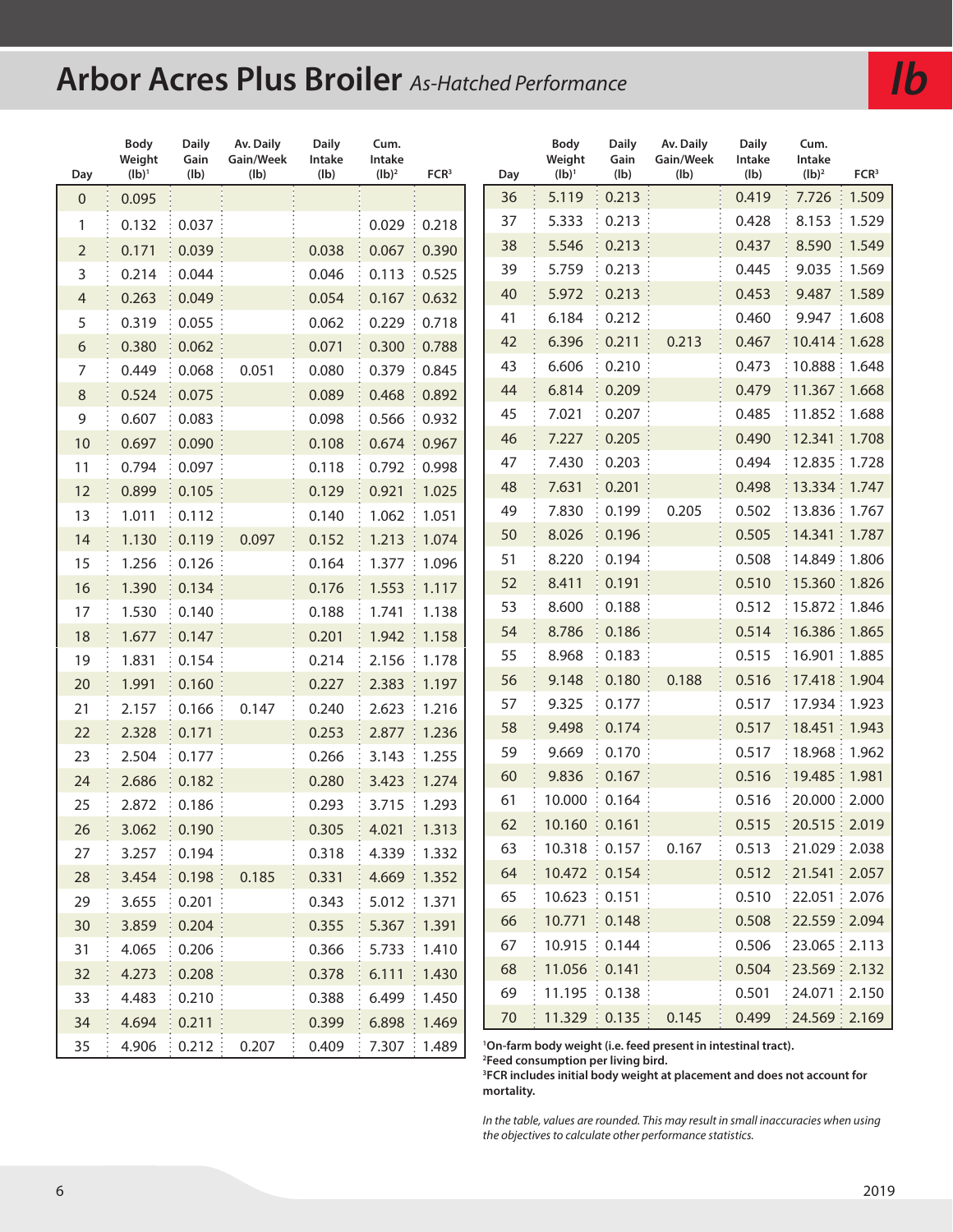# **Arbor Acres Plus Broiler** *Male Performance*

| Day            | Body<br>Weight<br>$(Ib)^1$ | <b>Daily</b><br>Gain<br>(lb) | Av. Daily<br>Gain/Week<br>(Ib) | <b>Daily</b><br>Intake<br>(Ib) | Cum.<br>Intake<br>$(Ib)^2$ | FCR <sup>3</sup>                 | Day | Body<br>Weight<br>$(Ib)^1$ | Daily<br>Gain<br>(Ib) | Av. Daily<br>Gain/Week<br>(lb)                                            | <b>Daily</b><br>Intake<br>(Ib) | Cum.<br>Intake<br>$(Ib)^2$ | FCR <sup>3</sup> |
|----------------|----------------------------|------------------------------|--------------------------------|--------------------------------|----------------------------|----------------------------------|-----|----------------------------|-----------------------|---------------------------------------------------------------------------|--------------------------------|----------------------------|------------------|
| $\overline{0}$ | 0.095                      |                              |                                |                                |                            |                                  | 36  | 5.454                      | 0.235                 |                                                                           | 0.453                          | 8.176                      | 1.499            |
| 1              | 0.131                      | 0.036                        |                                |                                | 0.026                      | 0.202                            | 37  | 5.690                      | 0.236                 |                                                                           | 0.463                          | 8.639                      | 1.518            |
| $\overline{2}$ | 0.169                      | 0.038                        |                                | 0.035                          | 0.062                      | 0.364<br>÷                       | 38  | 5.927                      | 0.237                 |                                                                           | 0.473                          | 9.112                      | 1.537            |
| 3              | 0.212                      | 0.043                        |                                | 0.044                          | 0.105                      | 0.496                            | 39  | 6.164                      | 0.237                 |                                                                           | 0.482                          | 9.594                      | 1.556            |
| $\overline{4}$ | 0.261                      | 0.049                        |                                | 0.052                          | 0.157                      | 0.602<br>$\color{red} \bigoplus$ | 40  | 6.401                      | 0.237                 |                                                                           | 0.491                          | 10.085   1.576             |                  |
| 5              | 0.316                      | 0.055                        |                                | 0.061                          | 0.218                      | 0.689<br>÷                       | 41  | 6.638                      | 0.237                 |                                                                           | 0.500                          | 10.585 : 1.595             |                  |
| 6              | 0.378                      | 0.062                        |                                | 0.070                          | 0.288                      | 0.761                            | 42  | 6.874                      | 0.236                 | 0.236                                                                     | 0.508                          | 11.093 1.614               |                  |
| 7              | 0.447                      | 0.069                        | 0.050                          | 0.079                          | 0.367                      | 0.821<br>÷                       | 43  | 7.109                      | 0.235                 |                                                                           | 0.515                          | 11.608 : 1.633             |                  |
| $\,8\,$        | 0.524                      | 0.076                        |                                | 0.089                          | 0.457                      | 0.872<br>÷                       | 44  | 7.343                      | 0.234                 |                                                                           | 0.522                          | 12.130   1.652             |                  |
| $\mathsf 9$    | 0.608                      | 0.084                        |                                | 0.100                          | 0.556                      | 0.915                            | 45  | 7.575                      | 0.233                 |                                                                           | 0.528                          | 12.658 1.671               |                  |
| 10             | 0.700                      | 0.092                        |                                | 0.110                          | 0.666                      | 0.952<br>÷                       | 46  | 7.806                      | 0.231                 |                                                                           | 0.534                          | 13.192   1.690             |                  |
| 11             | 0.800                      | 0.100                        |                                | 0.121                          | 0.788                      | 0.985                            | 47  | 8.035                      | 0.229                 |                                                                           | 0.539                          | 13.732   1.709             |                  |
| 12             | 0.907                      | 0.108                        |                                | 0.133                          | 0.921                      | 1.015                            | 48  | 8.262                      | 0.227                 |                                                                           | 0.544                          | 14.276 1.728               |                  |
| 13             | 1.023                      | 0.116                        |                                | 0.145                          | 1.066                      | 1.042                            | 49  | 8.487                      | 0.225                 | 0.230                                                                     | 0.549                          | 14.825   1.747             |                  |
| 14             | 1.147                      | 0.124                        | 0.100                          | 0.158                          | 1.224                      | 1.067                            | 50  | 8.709                      | 0.222                 |                                                                           | 0.553                          | 15.377 : 1.766             |                  |
| 15             | 1.279                      | 0.132                        |                                | 0.171                          | 1.394                      | 1.090                            | 51  | 8.929                      | 0.220                 |                                                                           | 0.556                          | 15.933   1.784             |                  |
| 16             | 1.419                      | 0.140                        |                                | 0.184                          | 1.578                      | 1.112<br>÷.                      | 52  | 9.146                      | 0.217                 |                                                                           | 0.559                          | 16.492   1.803             |                  |
| 17             | 1.566                      | 0.148                        |                                | 0.197                          | 1.775                      | 1.134<br>÷                       | 53  | 9.360                      | 0.214                 |                                                                           | 0.561                          | 17.053   1.822             |                  |
| 18             | 1.721                      | 0.155                        |                                | 0.211                          | 1.987                      | 1.154                            | 54  | 9.572                      | 0.211                 |                                                                           | 0.563                          | 17.617   1.840             |                  |
| 19             | 1.884                      | 0.162                        |                                | 0.225                          | 2.212                      | 1.174                            | 55  | 9.780                      | 0.208                 |                                                                           | 0.565                          | 18.182   1.859             |                  |
| 20             | 2.053                      | 0.170                        |                                | 0.239                          | 2.451                      | 1.194                            | 56  | 9.985                      | 0.205                 | 0.214                                                                     | 0.566                          | 18.748   1.878             |                  |
| 21             | 2.230                      | 0.176                        | 0.155                          | 0.254                          | 2.705                      | 1.213                            | 57  | 10.187                     | 0.202                 |                                                                           | 0.567                          | 19.315   1.896             |                  |
| 22             | 2.413                      | 0.183                        |                                | 0.268                          | 2.973                      | 1.232<br>÷                       | 58  | 10.386                     | 0.199                 |                                                                           | 0.567                          | 19.883   1.914             |                  |
| 23             | 2.602                      | 0.189                        |                                | 0.283                          | 3.256                      | 1.252                            | 59  | 10.581                     | 0.195                 |                                                                           | 0.568                          | 20.450   1.933             |                  |
| 24             | 2.797                      | 0.195                        |                                | 0.297                          | 3.553                      | 1.271<br>÷                       | 60  | 10.773                     | 0.192                 |                                                                           | 0.567                          | 21.017   1.951             |                  |
| 25             | 2.997                      | 0.200                        |                                | 0.312                          | 3.865                      | 1.290                            | 61  | 10.961                     | 0.188                 |                                                                           | 0.567                          | 21.584 1.969               |                  |
| 26             | 3.203                      | 0.206                        |                                | 0.326                          | 4.191                      | 1.309<br>÷.                      | 62  | 11.146 : 0.185             |                       |                                                                           | 0.566                          | : 22.150 : 1.987           |                  |
| 27             | 3.413                      | 0.210                        |                                | 0.340                          | 4.531   1.327              |                                  | 63  | $11.327 \div 0.181$        |                       | 0.192                                                                     | 0.564                          | 22.714   2.005             |                  |
| 28             | 3.628                      | 0.215                        | 0.200                          | 0.354                          | 4.885                      | ŧ<br>1.346                       | 64  | $11.505 \div 0.178$        |                       |                                                                           | 0.563                          | : 23.277 : 2.023           |                  |
| 29             | 3.846                      | 0.219                        |                                | 0.367                          | 5.252                      | $\frac{1}{2}$ 1.365              | 65  | $11.679 \div 0.174$        |                       |                                                                           | 0.561                          | 23.838   2.041             |                  |
| 30             | 4.068                      | 0.222                        |                                | 0.381                          | 5.633                      | 1.384<br>÷                       | 66  | 11.850   0.171             |                       |                                                                           | 0.559                          | 24.397 2.059               |                  |
| 31             | 4.294                      | 0.225                        |                                | 0.394                          | 6.026                      | 1.403                            | 67  | $12.017 \div 0.167$        |                       |                                                                           | 0.556                          | 24.954   2.077             |                  |
| 32             | 4.522                      | 0.228                        |                                | 0.406                          | 6.432                      | 1.423<br>Ŧ                       | 68  | 12.180                     | : 0.163               |                                                                           | 0.554                          | 25.507 2.094               |                  |
| 33             | 4.752                      | 0.230                        |                                | 0.418                          | 6.851                      | 1.442                            | 69  | 12.340   0.160             |                       |                                                                           | 0.551                          | 26.059   2.112             |                  |
| 34             | 4.985                      | 0.232                        |                                | 0.430                          | 7.281   1.461              |                                  | 70  | 12.496   0.156             |                       | 0.167                                                                     | 0.548                          | 26.607   2.129             |                  |
| 35             | 5.219                      | 0.234:                       | 0.227                          | 0.442                          |                            | 7.723 : 1.480                    |     |                            |                       | <sup>1</sup> On-farm body weight (i.e. feed present in intestinal tract). |                                |                            |                  |

**Feed consumption per living bird.**

 **FCR includes initial body weight at placement and does not account for mortality.**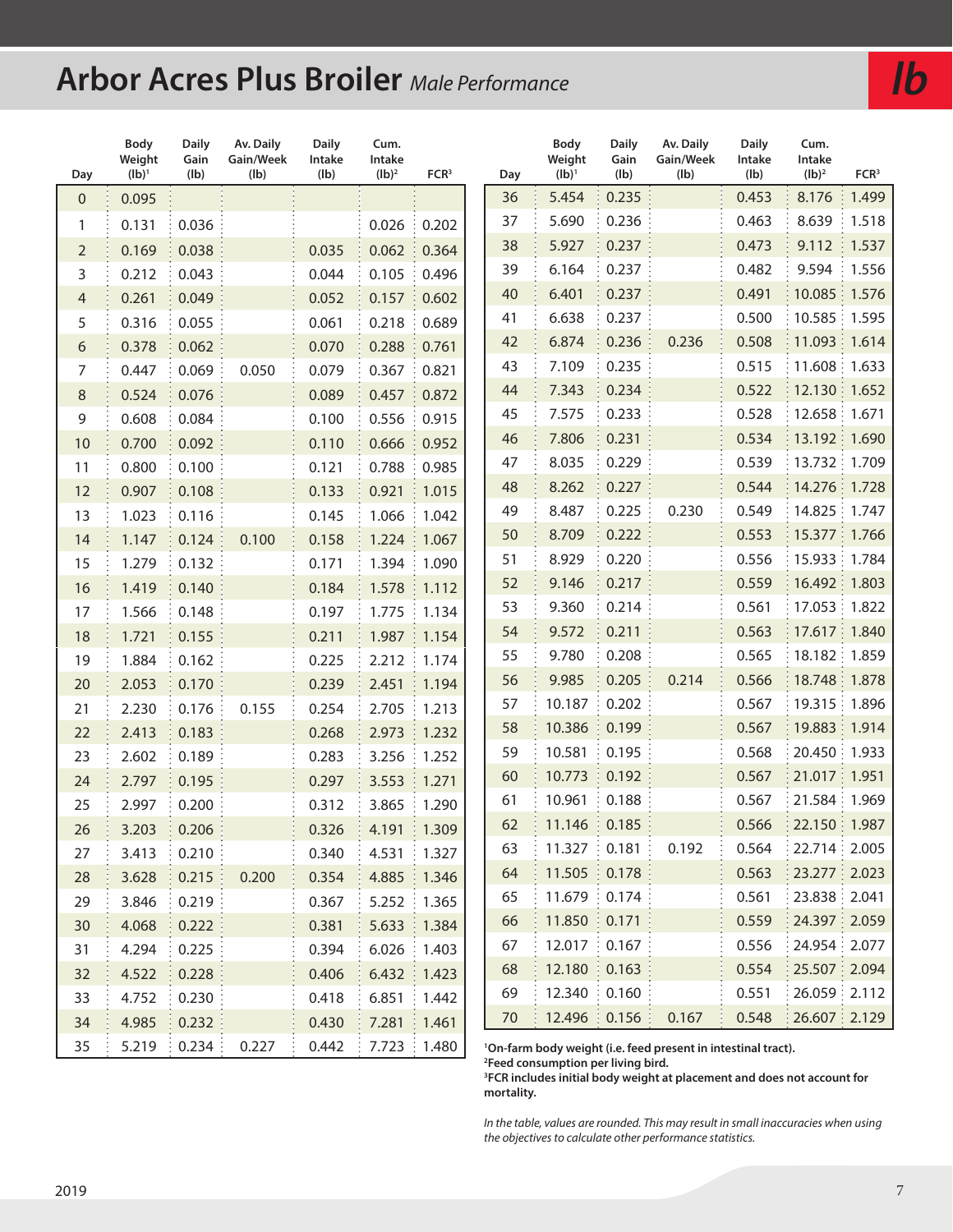# **Arbor Acres Plus Broiler** *Female Performance*

| Day            | Body<br>Weight<br>$(Ib)^1$ | <b>Daily</b><br>Gain<br>(lb) | Av. Daily<br>Gain/Week<br>(Ib) | <b>Daily</b><br>Intake<br>(Ib) | Cum.<br>Intake<br>$(Ib)^2$ | FCR <sup>3</sup>    | Day |    |        | <b>Daily</b><br>Gain<br>(Ib)      | Av. Daily<br>Gain/Week<br>(lb)                                            | <b>Daily</b><br>Intake<br>(Ib) | Cum.<br>Intake<br>$(Ib)^2$               | FCR <sup>3</sup> |
|----------------|----------------------------|------------------------------|--------------------------------|--------------------------------|----------------------------|---------------------|-----|----|--------|-----------------------------------|---------------------------------------------------------------------------|--------------------------------|------------------------------------------|------------------|
| $\mathbf{0}$   | 0.095                      |                              |                                |                                |                            |                     |     | 36 | 4.785  | 0.191                             |                                                                           | 0.384                          | 7.269                                    | 1.519            |
| 1              | 0.133                      | 0.038                        |                                |                                | 0.031                      | 0.235               |     | 37 | 4.975  | 0.190                             |                                                                           | 0.392                          | 7.660                                    | 1.540            |
| $\overline{2}$ | 0.172                      | 0.039                        |                                | 0.040                          | 0.072                      | 0.416<br>÷          |     | 38 | 5.165  | 0.190                             |                                                                           | 0.399                          | 8.059                                    | 1.560            |
| 3              | 0.216                      | 0.044                        |                                | 0.048                          | 0.120                      | 0.555               |     | 39 | 5.355  | 0.190                             |                                                                           | 0.406                          | 8.466                                    | 1.581            |
| 4              | 0.266                      | 0.049                        |                                | 0.056                          | 0.176                      | 0.662               |     | 40 | 5.543  | 0.189                             |                                                                           | 0.413                          | 8.878                                    | 1.602<br>÷.      |
| 5              | 0.321                      | 0.055                        |                                | 0.064                          | 0.240                      | 0.747               |     | 41 | 5.731  | 0.188                             |                                                                           | 0.419                          | 9.297                                    | 1.622            |
| 6              | 0.382                      | 0.061                        |                                | 0.072                          | 0.311                      | 0.814               |     | 42 | 5.918  | 0.186                             | 0.189                                                                     | 0.425                          | 9.722                                    | 1.643<br>÷       |
| 7              | 0.450                      | 0.068                        | 0.051                          | 0.080                          | 0.391                      | 0.868               |     | 43 | 6.102  | 0.185                             |                                                                           | 0.430                          | 10.152 1.664                             |                  |
| $\,8\,$        | 0.525                      | 0.074                        |                                | 0.088                          | 0.479                      | 0.913               |     | 44 | 6.286  | 0.183                             |                                                                           | 0.435                          | 10.587   1.684                           |                  |
| 9              | 0.606                      | 0.081                        |                                | 0.097                          | 0.576                      | 0.950               |     | 45 | 6.467  | 0.182                             |                                                                           | 0.439                          | 11.026   1.705                           |                  |
| 10             | 0.694                      | 0.088                        |                                | 0.106                          | 0.681                      | 0.982<br>÷          |     | 46 | 6.647  | 0.180                             |                                                                           | 0.443                          | 11.470   1.726                           |                  |
| 11             | 0.788                      | 0.095                        |                                | 0.115                          | 0.797                      | 1.010               |     | 47 | 6.824  | 0.178                             |                                                                           | 0.447                          | 11.917 : 1.746                           |                  |
| 12             | 0.890                      | 0.101                        |                                | 0.125                          | 0.922                      | 1.036<br>÷          |     | 48 | 7.000  | 0.175                             |                                                                           | 0.450                          | 12.367 1.767                             |                  |
| 13             | 0.998                      | 0.108                        |                                | 0.135                          | 1.057                      | 1.059               |     | 49 | 7.173  | 0.173                             | 0.179                                                                     | 0.453                          | 12.820   1.787                           |                  |
| 14             | 1.113                      | 0.115                        | 0.095                          | 0.146                          | 1.203                      | 1.081               |     | 50 | 7.343  | 0.171                             |                                                                           | 0.456                          | 13.276   1.808                           |                  |
| 15             | 1.234                      | 0.121                        |                                | 0.157                          | 1.359                      | 1.102               |     | 51 | 7.511  | 0.168                             |                                                                           | 0.458                          | 13.734 1.828                             |                  |
| 16             | 1.361                      | 0.127                        |                                | 0.168                          | 1.527                      | 1.122               |     | 52 | 7.677  | 0.165                             |                                                                           | 0.460                          | 14.194   1.849                           |                  |
| 17             | 1.494                      | 0.133                        |                                | 0.179                          | 1.707                      | 1.142<br>÷          |     | 53 | 7.839  | 0.163                             |                                                                           | 0.461                          | 14.655   1.869                           |                  |
| 18             | 1.634                      | 0.139                        |                                | 0.191                          | 1.898                      | 1.162               |     | 54 | 7.999  | 0.160                             |                                                                           | 0.462                          | 15.117   1.890                           |                  |
| 19             | 1.778                      | 0.145                        |                                | 0.203                          | 2.100                      | 1.181<br>÷          |     | 55 | 8.156  | 0.157                             |                                                                           | 0.463                          | 15.580   1.910                           |                  |
| 20             | 1.928                      | 0.150                        |                                | 0.214                          | 2.315                      | 1.200               |     | 56 | 8.311  | 0.154                             | 0.163                                                                     | 0.463                          | 16.043   1.930                           |                  |
| 21             | 2.083                      | 0.155                        | 0.139                          | 0.226                          | 2.541                      | 1.220               |     | 57 | 8.462  | 0.151                             |                                                                           | 0.463                          | 16.507   1.951                           |                  |
| 22             | 2.243                      | 0.160                        |                                | 0.238                          | 2.779                      | 1.239<br>÷          |     | 58 | 8.611  | 0.148                             |                                                                           | 0.463                          | 16.970 1.971                             |                  |
| 23             | 2.407                      | 0.164                        |                                | 0.250                          | 3.029                      | 1.258               |     | 59 | 8.756  | 0.145                             |                                                                           | 0.463                          | 17.433   1.991                           |                  |
| 24             | 2.575                      | 0.168                        |                                | 0.262                          | 3.291                      | 1.278<br>÷          |     | 60 | 8.899  | 0.143                             |                                                                           | 0.462                          | 17.896 2.011                             |                  |
| 25             | 2.747                      | 0.172                        |                                | 0.273                          | 3.564                      | 1.297               |     | 61 | 9.038  | 0.140                             |                                                                           | 0.462                          | 18.357   2.031                           |                  |
| 26             | 2.922                      | 0.175                        |                                | 0.285                          | 3.849                      | $\frac{1}{2}$ 1.317 |     | 62 | 9.175  | 0.137                             |                                                                           | 0.460                          | 18.817   2.051                           |                  |
| 27             | 3.100                      | 0.178                        |                                | 0.296                          | $4.145 \div 1.337$         |                     |     | 63 | 9.308  | 0.134                             | 0.143                                                                     | 0.459                          | $\frac{1}{2}$ 19.277 $\frac{1}{2}$ 2.071 |                  |
| 28             | 3.281                      | 0.181                        | 0.171                          | 0.307                          |                            | 4.452 1.357         |     | 64 | 9.439  | 0.131                             |                                                                           | 0.458                          | $\frac{1}{2}$ 19.734 $\frac{1}{2}$ 2.091 |                  |
| 29             | 3.464                      | 0.183                        |                                | 0.318                          |                            | 4.770 1.377         |     | 65 | 9.567  | 0.128                             |                                                                           | 0.456                          | 20.190   2.110                           |                  |
| 30             | 3.650                      | 0.185                        |                                | 0.328                          | 5.098                      | $\frac{1}{2}$ 1.397 |     | 66 | 9.692  | 0.125                             |                                                                           | 0.454                          | $\frac{1}{2}$ 20.645 $\frac{1}{2}$ 2.130 |                  |
| 31             | 3.836                      | 0.187:                       |                                | 0.338                          |                            | $5.437 \div 1.417$  |     | 67 | 9.814  | 0.122                             |                                                                           | 0.452                          | 21.097   2.150                           |                  |
| 32             | 4.025                      | 0.188                        |                                | 0.348                          | 5.785                      | $\frac{1}{2}$ 1.437 |     | 68 | 9.933  | 0.119                             |                                                                           | 0.450                          | 21.547   2.169                           |                  |
| 33             | 4.214                      | 0.189                        |                                | 0.358                          | 6.143                      | 1.458               |     | 69 | 10.049 | $\frac{1}{2}$ 0.116               |                                                                           | 0.448                          | : 21.995 : 2.189                         |                  |
| 34             | 4.404                      | 0.190                        |                                | 0.367                          |                            | $6.510 \div 1.478$  |     | 70 | 10.163 | $\frac{1}{2}$ 0.114 $\frac{1}{2}$ | 0.122                                                                     | 0.446                          | $\frac{1}{2}$ 22.440 $\frac{1}{2}$ 2.208 |                  |
| 35             | 4.594                      | 0.190:                       | 0.188                          | 0.375                          |                            | 6.885 : 1.499       |     |    |        |                                   | <sup>1</sup> On-farm body weight (i.e. feed present in intestinal tract). |                                |                                          |                  |

**On-farm body weight (i.e. feed present in intestinal tract). Feed consumption per living bird.**

 **FCR includes initial body weight at placement and does not account for mortality.**

*In the table values are rounded. This may result in small inaccuracies when using the objectives to calculate other performance statistics.*

*lb*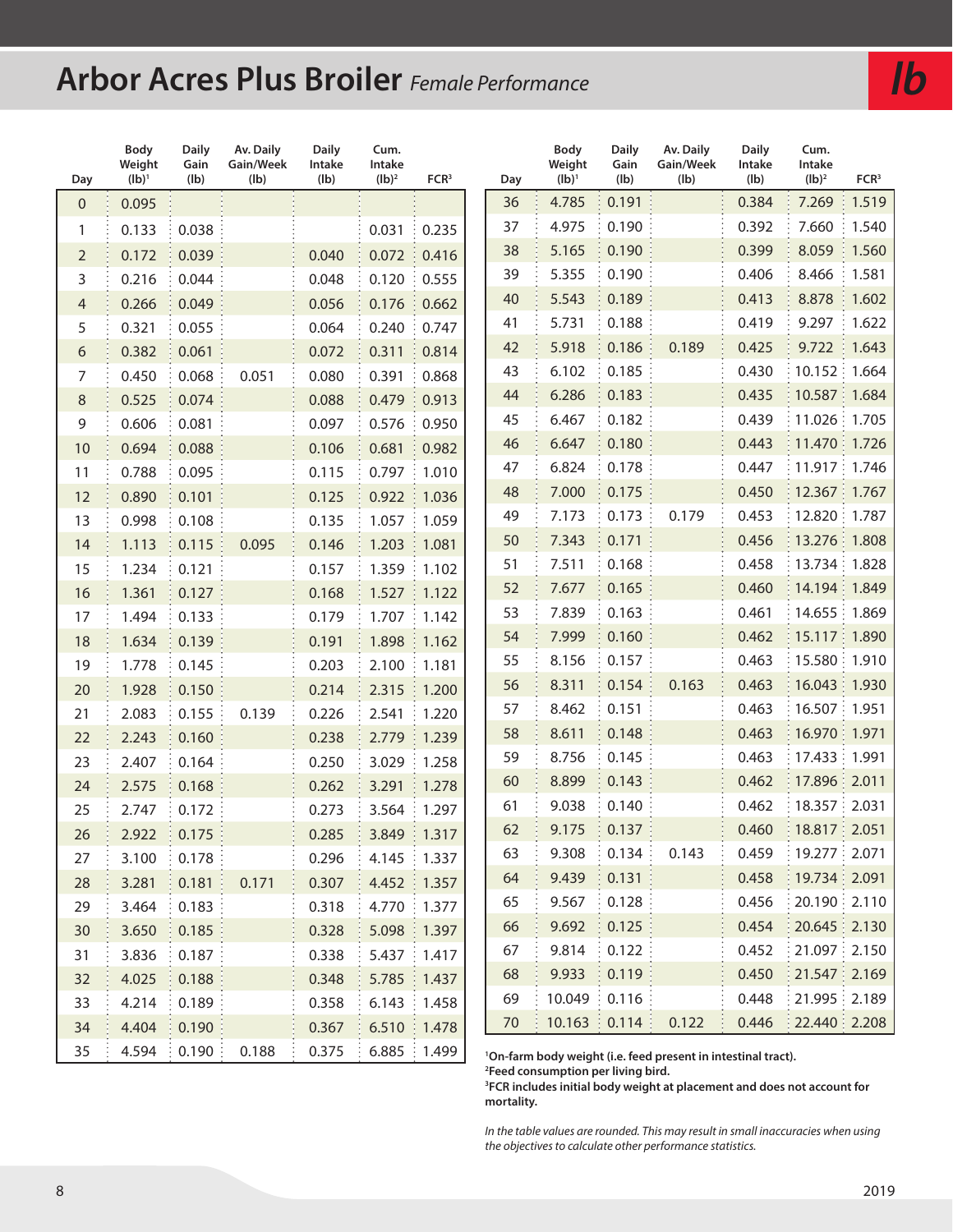| <b>NOTES</b> |  |
|--------------|--|
|              |  |
|              |  |
|              |  |
|              |  |
|              |  |
|              |  |
|              |  |
|              |  |
|              |  |
|              |  |
|              |  |
|              |  |
|              |  |
|              |  |
|              |  |
|              |  |
|              |  |
|              |  |
|              |  |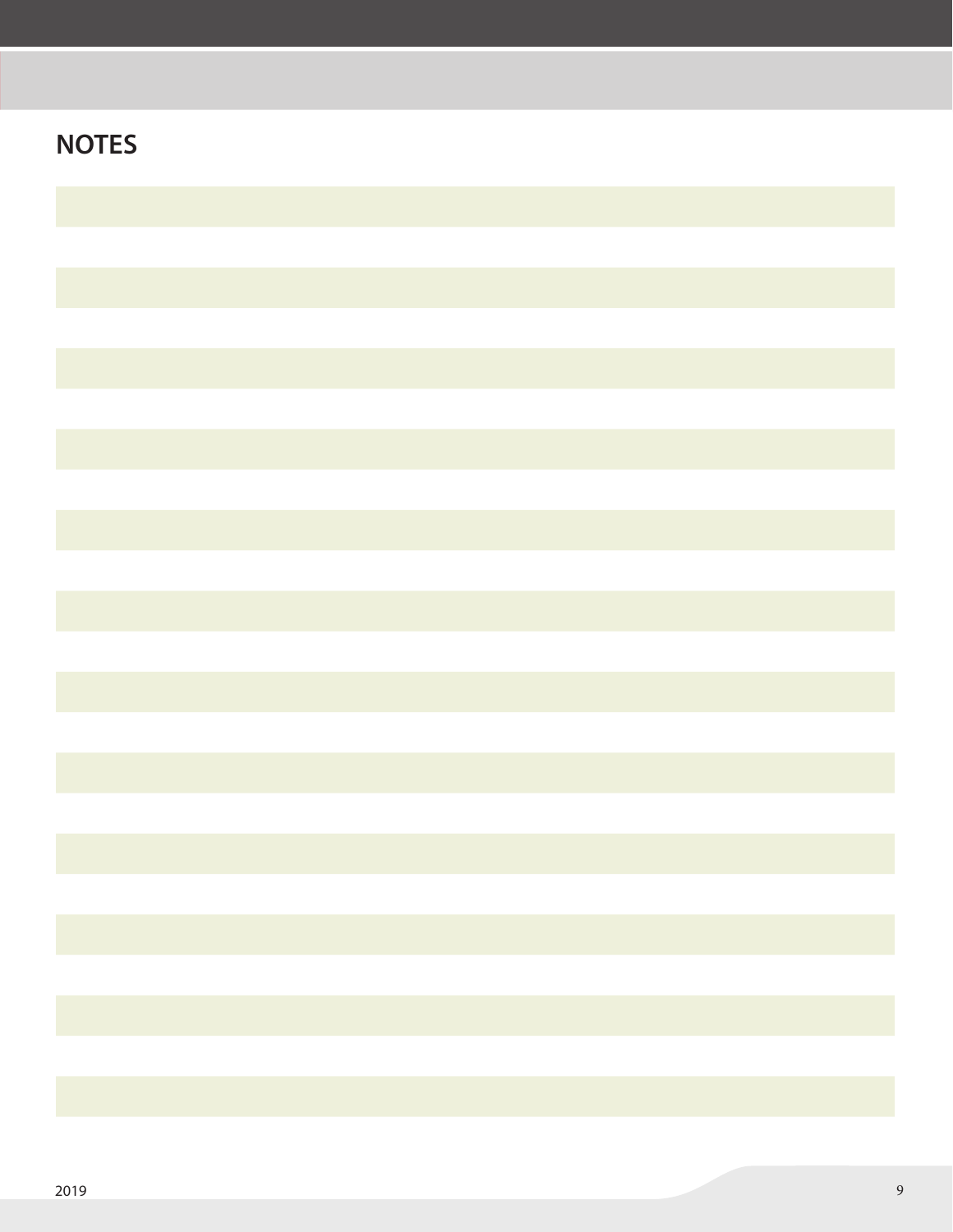The following diagrams indicate how yields of the major portions change with increasing live weight in each sex. Two types of processing are described: eviscerated yield is broken down into breast meat, thigh and drumstick to represent a portioning operation and into breast meat and leg meat to represent a deboning operation.

#### **Definitions of Terms**

| Eviscerated % | eviscerated carcass (without neck, abdominal fat and<br>internal organs) as a percentage of live weight. |
|---------------|----------------------------------------------------------------------------------------------------------|
| Breast %      | breast meat (without skin and bone) as a percentage of live<br>weight.                                   |
|               | Thigh/Drumstick % whole thigh/drumstick (with skin and bone) as a precentage<br>of live weight.          |

|             |     | <b>Male - Portion</b> |    |          |       |         |       |       |             |       |                      |
|-------------|-----|-----------------------|----|----------|-------|---------|-------|-------|-------------|-------|----------------------|
|             | kg  | (lb)                  |    | Breast % |       | Thigh % |       |       | Drumstick % |       | <b>Eviscerated %</b> |
|             | 1.2 | 2.65                  |    | 17.94    |       | 11.60   |       | 10.55 |             |       | 69.44                |
|             | 1.4 | 3.09                  |    | 19.66    |       |         | 12.03 | 10.48 |             |       | 70.41                |
|             | 1.6 | 3.53                  |    | 20.94    |       |         | 12.40 |       | 10.43       |       | 71.39                |
|             | 1.8 | 3.97                  |    | 21.91    |       |         | 12.58 |       | 10.38       |       | 71.77                |
|             | 2.0 | 4.41                  |    |          | 22.69 |         | 12.74 |       | 10.35       |       | 72.13                |
|             | 2.2 | 4.85                  |    |          | 23.33 |         | 12.89 |       | 10.33       |       | 72.47                |
|             | 2.4 | 5.29                  |    |          | 23.83 |         | 13.02 |       | 10.30       |       | 72.81                |
|             | 2.6 | 5.73                  |    |          | 24.27 |         |       | 13.14 | 10.28       |       | 73.13                |
|             | 2.8 | 6.17                  |    |          | 24.64 |         |       | 13.25 | 10.27       |       | 73.43                |
| Live weight | 3.0 | 6.61                  |    |          | 24.96 |         |       | 13.36 |             | 10.25 | 73.73                |
|             | 3.2 | 7.05                  |    |          | 25.25 |         |       | 13.46 |             | 10.24 | 74.01                |
|             | 3.4 | 7.50                  |    |          | 25.49 |         |       | 13.55 |             | 10.23 | 74.29                |
|             | 3.6 | 7.94                  |    |          | 25.70 |         |       | 13.64 |             | 10.22 | 74.55                |
|             | 3.8 | 8.38                  |    |          | 25.90 |         |       | 13.69 |             | 10.21 | 74.80                |
|             | 4.0 | 8.82                  |    |          | 26.09 |         |       | 13.74 |             | 10.21 | 75.05                |
|             | 4.2 | 9.26                  |    |          | 26.26 |         |       | 13.78 |             | 10.20 | 75.28                |
|             | 4.4 | 9.70                  |    |          | 26.42 |         |       | 13.82 |             | 10.19 | 75.51                |
|             | 4.6 | 10.14                 |    |          | 26.56 |         |       | 13.86 |             | 10.19 | 75.72                |
|             | 4.8 | 10.58                 |    |          | 26.69 |         |       | 13.89 |             | 10.18 | 75.93                |
|             | 5.0 | 11.02                 |    |          | 26.80 |         |       | 13.92 |             | 10.18 | 76.12                |
|             |     | $\pmb{0}$             | 10 | 20       |       |         | 30    | 40    |             | 50    |                      |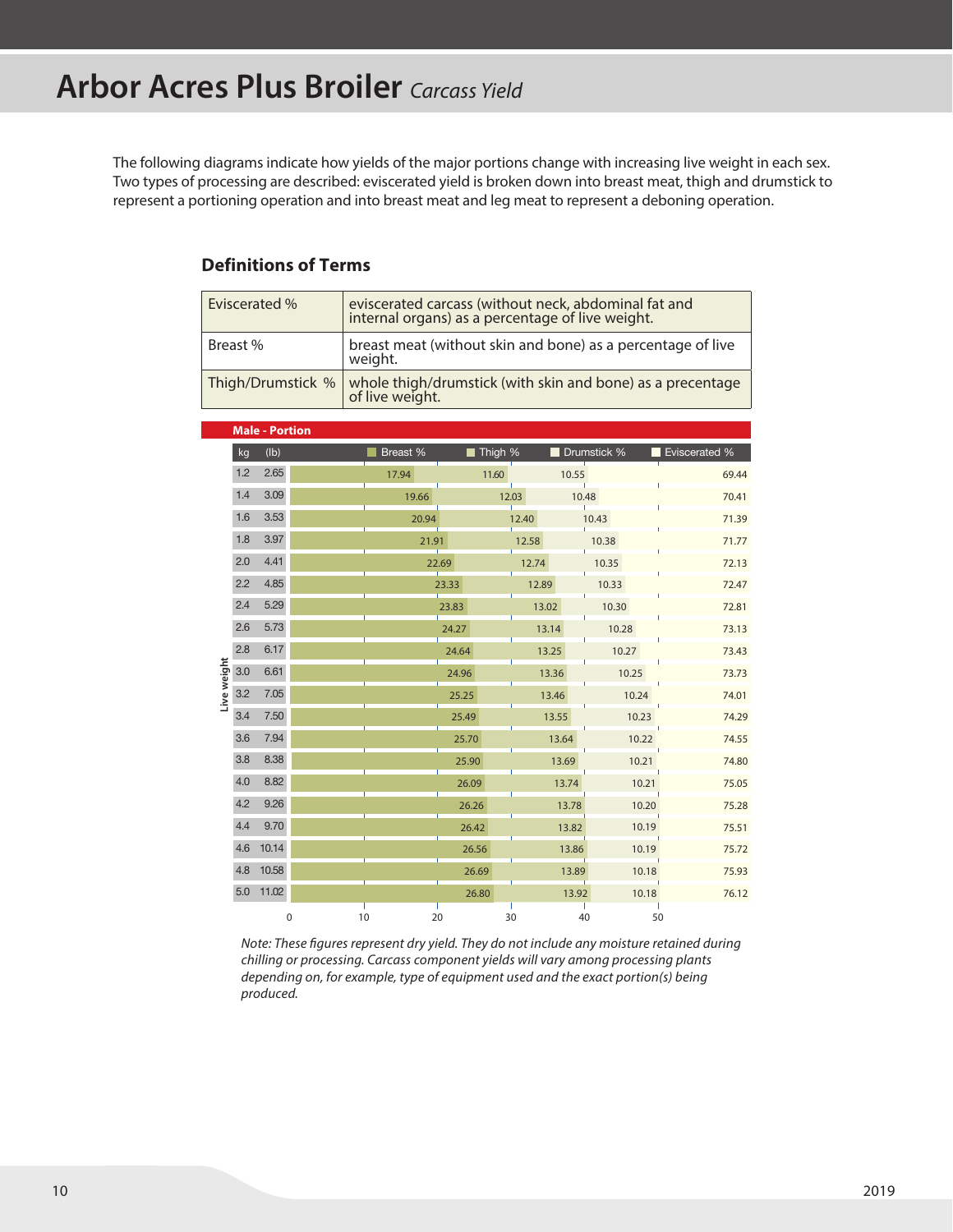### **Arbor Acres Plus Broiler** *Carcass Yield*

#### **Definitions of Terms**

| Eviscerated % | eviscerated carcass (without neck, abdominal fat and<br>internal organs) as a percentage of live weight. |
|---------------|----------------------------------------------------------------------------------------------------------|
| Breast %      | breast meat (without skin and bone) as a percentage of live<br>weight.                                   |
|               | Thigh/Drumstick % whole thigh/drumstick (with skin and bone) as a precentage<br>of live weight.          |

|             |     | <b>Female - Portion</b> |    |          |       |         |       |       |             |      |               |
|-------------|-----|-------------------------|----|----------|-------|---------|-------|-------|-------------|------|---------------|
|             | kg  | (lb)                    |    | Breast % |       | Thigh % |       |       | Drumstick % |      | Eviscerated % |
|             | 1.2 | 2.65                    |    | 18.85    |       | 12.20   |       | 10.13 |             |      | 69.85         |
|             | 1.4 | 3.09                    |    | 20.87    |       |         | 12.46 |       | 9.98        |      | 70.82         |
|             | 1.6 | 3.53                    |    |          | 22.39 |         | 12.70 |       | 9.87        |      | 71.80         |
|             | 1.8 | 3.97                    |    |          | 23.52 |         | 12.86 |       | 9.78        |      | 72.22         |
|             | 2.0 | 4.41                    |    |          | 24.44 |         | 13.03 |       | 9.72        |      | 72.63         |
|             | 2.2 | 4.85                    |    |          | 25.17 |         | 13.19 |       | 9.66        |      | 73.01         |
|             | 2.4 | 5.29                    |    |          | 25.78 |         |       | 13.32 | 9.61        |      | 73.68         |
| Live weight | 2.6 | 5.73                    |    |          | 26.30 |         |       | 13.46 | 9.58        |      | 73.72         |
|             | 2.8 | 6.17                    |    |          | 26.73 |         |       | 13.57 |             | 9.54 | 74.05         |
|             | 3.0 | 6.61                    |    |          | 27.14 |         |       | 13.62 |             | 9.51 | 74.29         |
|             | 3.2 | 7.05                    |    |          | 27.49 |         |       | 13.67 |             | 9.49 | 74.53         |
|             | 3.4 | 7.50                    |    |          | 27.80 |         |       | 13.71 |             | 9.46 | 74.76         |
|             | 3.6 | 7.94                    |    |          | 28.07 |         |       | 13.75 |             | 9.44 | 74.97         |
|             | 3.8 | 8.38                    |    |          | 28.32 |         |       | 13.78 |             | 9.43 | 75.18         |
|             | 4.0 | 8.82                    |    |          | 28.54 |         |       | 13.81 |             | 9.41 | 75.37         |
|             | 4.2 | 9.26                    |    |          | 28.74 |         |       | 13.83 |             | 9.40 | 75.56         |
|             | 4.4 | 9.70                    |    |          | 28.93 |         |       | 13.86 |             | 9.38 | 75.74         |
|             | 4.6 | 10.14                   |    |          |       | 29.09   |       | 13.88 |             | 9.37 | 75.90         |
|             | 4.8 | 10.58                   |    |          |       | 29.25   |       |       | 13.90       | 9.36 | 76.06         |
|             | 5.0 | 11.02                   |    |          |       | 29.39   |       |       | 13.92       | 9.35 | 76.21         |
|             |     | 0                       | 10 |          | 20    | 30      |       | 40    |             | 50   |               |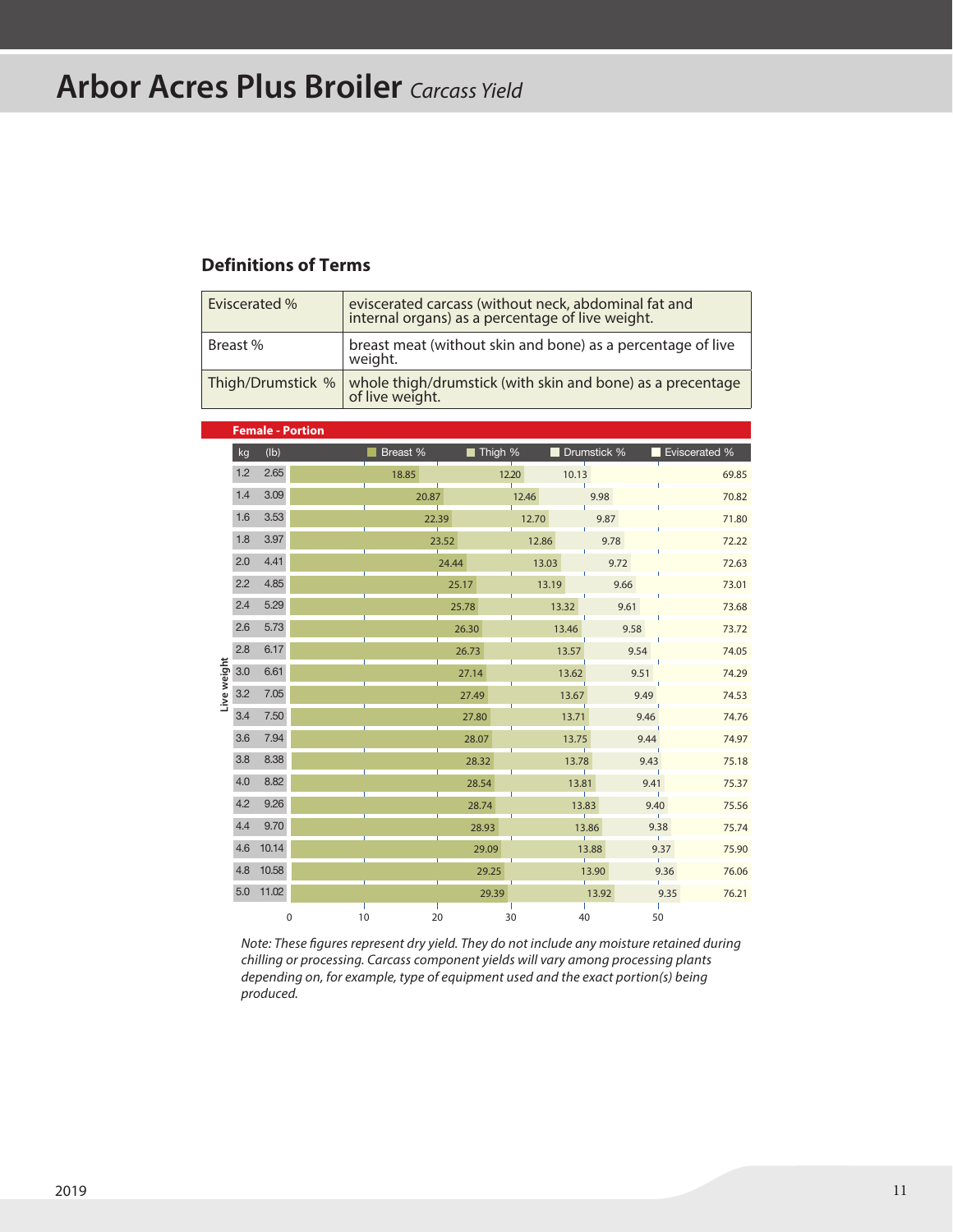# **Arbor Acres Plus Broiler** *Carcass Yield*

#### **Definitions of Terms**

| Breast %   | breast meat (without skin and bone) as a percentage of live weight.                                      |  |  |  |  |  |  |  |
|------------|----------------------------------------------------------------------------------------------------------|--|--|--|--|--|--|--|
| Leg Meat % | sum of deboned thigh (without skin) and deboned drumstick (without skin) as a percentage of live weight. |  |  |  |  |  |  |  |
| Total %    | sum of leg meat and breast meat.                                                                         |  |  |  |  |  |  |  |

|             |     | <b>Male - Debone</b> |   |       |            |            |    |          |       |       |         |       |
|-------------|-----|----------------------|---|-------|------------|------------|----|----------|-------|-------|---------|-------|
|             | kg  | (lb)                 |   |       |            | Leg Meat % |    | Breast % |       |       | Total % |       |
|             | 1.2 | 2.65                 |   | 13.74 |            |            |    | 17.94    |       |       |         | 31.69 |
|             | 1.4 | 3.09                 |   | 14.58 |            |            |    |          | 19.66 |       |         | 34.24 |
|             | 1.6 | 3.53                 |   |       | 15.21      |            |    |          | 20.94 |       |         | 36.15 |
|             | 1.8 | 3.97                 |   |       | 15.66      |            |    |          |       | 21.91 |         | 37.57 |
|             | 2.0 | 4.41                 |   |       | 16.04      |            |    |          |       | 22.69 |         | 38.72 |
|             | 2.2 | 4.85                 |   |       | 16.34      |            |    |          |       | 23.33 |         | 39.67 |
|             | 2.4 | 5.29                 |   |       | 16.58<br>T |            |    |          |       | 23.83 |         | 40.41 |
|             | 2.6 | 5.73                 |   |       | 16.79      |            |    |          |       | 24.27 |         | 41.05 |
|             | 2.8 | 6.17                 |   |       |            | 16.96      |    |          |       | 24.64 |         | 41.60 |
| Live weight | 3.0 | 6.61                 |   |       |            | 17.10      |    |          |       |       | 24.96   | 42.06 |
|             | 3.2 | 7.05                 |   |       |            | 17.23      |    |          |       |       | 25.25   | 42.47 |
|             | 3.4 | 7.50                 |   |       |            | 17.33      |    |          |       |       | 25.49   | 42.82 |
|             | 3.6 | 7.94                 |   |       |            | 17.43      |    |          |       |       | 25.70   | 43.12 |
|             | 3.8 | 8.38                 |   |       | T          | 17.53      |    |          |       |       | 25.90   | 43.43 |
|             | 4.0 | 8.82                 |   |       | Ŷ.         | 17.62      |    |          |       |       | 26.09   | 43.71 |
|             | 4.2 | 9.26                 |   |       |            | 17.70      |    |          |       |       | 26.26   | 43.96 |
|             | 4.4 | 9.70                 |   |       |            | 17.78      |    |          |       |       | 26.42   | 44.19 |
|             | 4.6 | 10.14                |   |       |            | 17.85      |    |          |       |       | 26.56   | 44.40 |
|             | 4.8 | 10.58                |   |       |            | 17.91      |    |          |       |       | 26.69   | 44.59 |
|             | 5.0 | 11.02                |   |       |            | 17.97      |    |          |       |       | 26.80   | 44.77 |
|             |     |                      | 0 | 10    | 15         | 20         | 25 | 30       | 35    | 40    | 45      |       |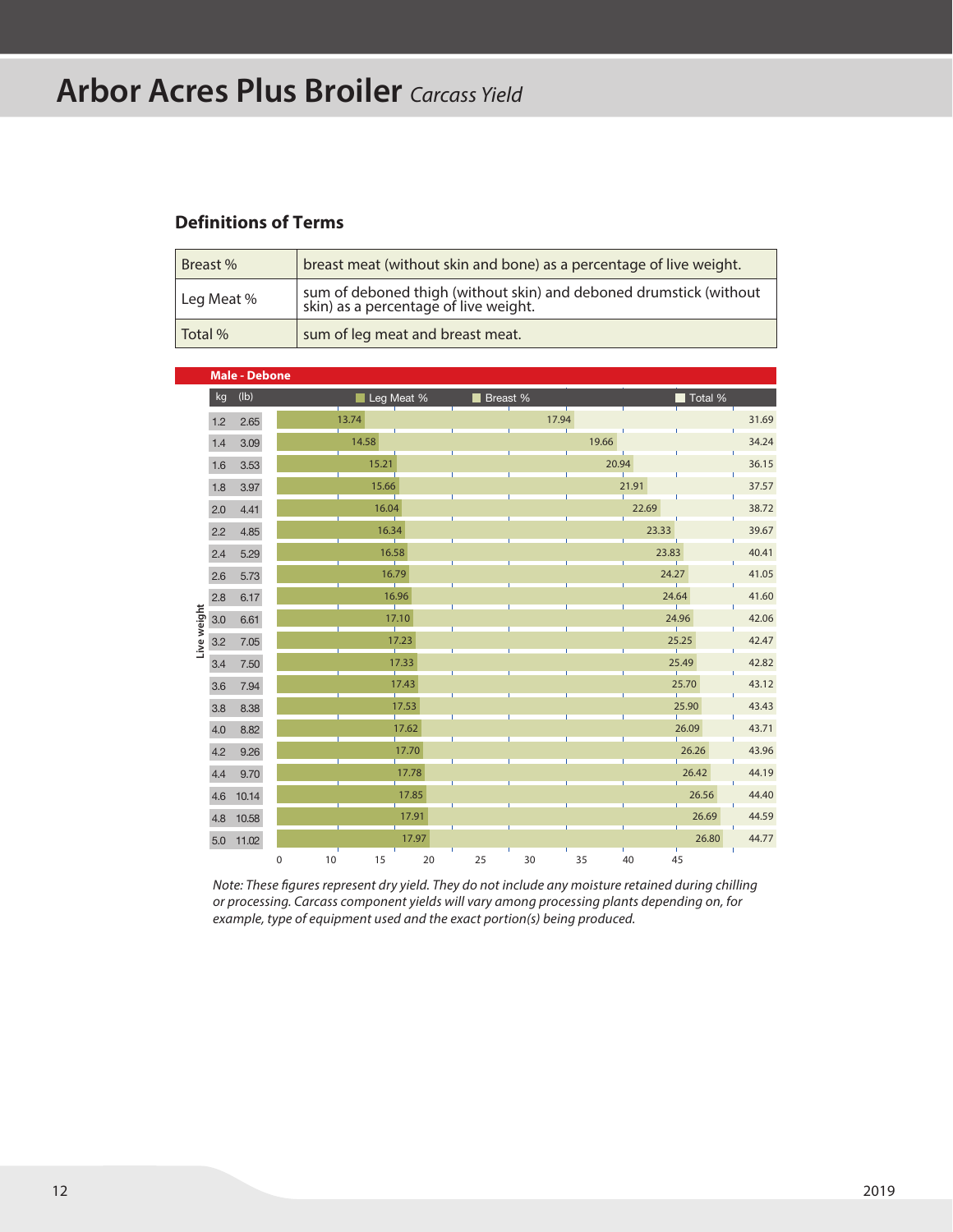# **Arbor Acres Plus Broiler** *Carcass Yield*

#### **Definitions of Terms**

| Breast %   | breast meat (without skin and bone) as a percentage of live weight.                                      |  |  |  |  |  |  |  |
|------------|----------------------------------------------------------------------------------------------------------|--|--|--|--|--|--|--|
| Leg Meat % | sum of deboned thigh (without skin) and deboned drumstick (without skin) as a percentage of live weight. |  |  |  |  |  |  |  |
| Total %    | sum of leg meat and breast meat.                                                                         |  |  |  |  |  |  |  |

|             |     | <b>Female - Debone</b> |   |    |       |             |          |    |    |       |       |         |             |             |
|-------------|-----|------------------------|---|----|-------|-------------|----------|----|----|-------|-------|---------|-------------|-------------|
|             | kg  | (Ib)                   |   |    |       | Leg Meat %  | Breast % |    |    |       |       | Total % |             |             |
|             | 1.2 | 2.65                   |   |    | 15.54 |             |          |    |    | 18.85 |       |         |             | 34.38       |
|             | 1.4 | 3.09                   |   |    | 15.80 |             |          |    |    | 20.87 |       |         |             | 36.67       |
|             | 1.6 | 3.53                   |   |    | 15.99 |             |          |    |    |       | 22.39 |         |             | 38.38       |
|             | 1.8 | 3.97                   |   |    | 16.14 |             |          |    |    |       | 23.52 |         |             | 39.66       |
|             | 2.0 | 4.41                   |   |    | 16.24 |             |          |    |    |       | 24.44 |         |             | 40.68       |
|             | 2.2 | 4.85                   |   |    | 16.30 |             |          |    |    |       | 25.17 |         |             | 41.48       |
|             | 2.4 | 5.29                   |   |    |       | 16.37<br>т  |          |    |    |       |       | 25.78   |             | 42.15       |
|             | 2.6 | 5.73                   |   |    |       | 16.42<br>T. |          |    |    |       |       | 26.30   |             | 42.72       |
|             | 2.8 | 6.17                   |   |    |       | 16.44       |          |    |    |       |       | 26.73   |             | 43.18       |
| Live weight | 3.0 | 6.61                   |   |    |       | 16.50<br>T. |          |    |    |       |       | 27.14   |             | 43.63       |
|             | 3.2 | 7.05                   |   |    |       | 16.54<br>T. |          |    |    |       |       | 27.49   |             | 44.03       |
|             | 3.4 | 7.50                   |   |    |       | 16.58       |          |    |    |       |       |         | 27.80       | 44.38       |
|             | 3.6 | 7.94                   |   |    |       | 16.62       |          |    |    |       |       |         | 28.07       | 44.69       |
|             | 3.8 | 8.38                   |   |    |       | 16.65<br>т  |          |    |    |       |       |         | 28.32       | 44.97       |
|             | 4.0 | 8.82                   |   |    |       | 16.68<br>Ē  |          |    |    |       |       |         | 28.54       | 45.22       |
|             | 4.2 | 9.26                   |   |    |       | 16.70       |          |    |    |       |       |         | 28.74       | 45.44       |
|             | 4.4 | 9.70                   |   |    |       | 16.72       |          |    |    |       |       |         | 28.93       | 45.65       |
|             | 4.6 | 10.14                  |   |    |       | 16.75       |          |    |    |       |       |         | 29.09       | 45.84       |
|             | 4.8 | 10.58                  |   |    |       | 16.76       |          |    |    |       |       |         | 29.25 46.01 |             |
|             | 5.0 | 11.02                  |   |    |       | 16.78       |          |    |    |       |       |         |             | 29.39 46.17 |
|             |     |                        | 0 | 10 | 15    | 20          | 25       | 30 | 35 | 40    |       | 45      |             |             |